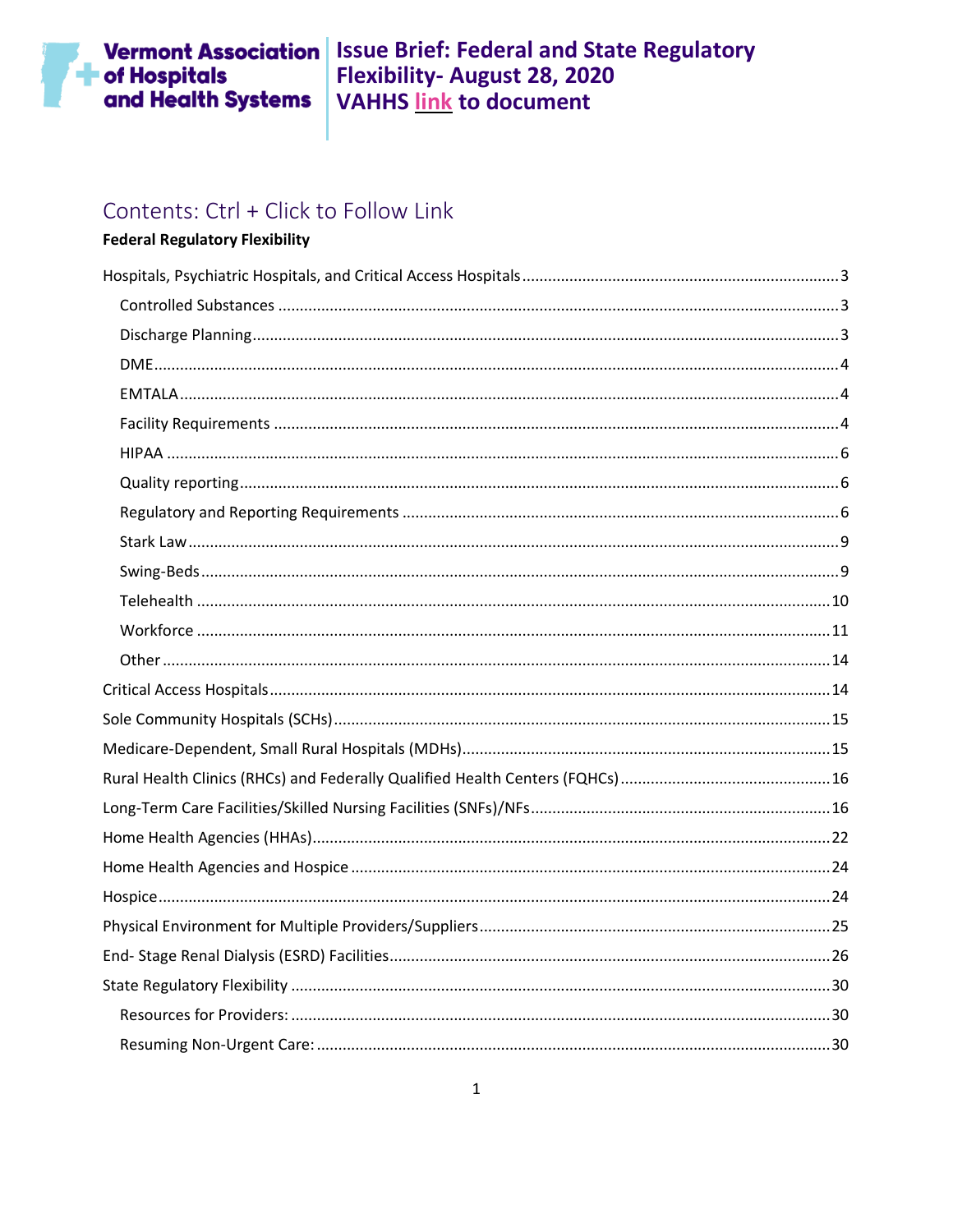

### **Vermont Association** Issue Brief: Federal and State Regulatory **Flexibility- August 28, 2020 VAHHS [link](https://vahhs.org/coronavirus-resources-for-health-care-providers) to document**

# **Federal Regulatory Flexibility**

#### **In effect as of 3/1/20 for Vermont without further action.**

**NOTE:** AHA Announced on April 24, 2020 that Secretary Azar had renewed the declaration of emergency for another 90 days, which is one of the conditions for keeping the 1135 waivers in effect.

#### **The information provided below is from the following:**

- **[COVID-19 Emergency Declaration Blanket Waivers for Health Care Providers](https://www.cms.gov/files/document/summary-covid-19-emergency-declaration-waivers.pdf) updated 8/20/20**
- **[Hospitals: CMS Flexibilities to Fight COVID-19](https://www.cms.gov/files/document/covid-hospitals.pdf)**
- **Section 1135 Waiver Flexibilities—[Vermont Coronavirus Disease of 2019](https://www.medicaid.gov/state-resource-center/disaster-response-toolkit/federal-disaster-resources/entry/54091)**
- **Interim Final Rule—[Medicare and Medicaid Programs; Policy and Regulatory Revisions in](https://www.cms.gov/files/document/covid-final-ifc.pdf)  [Response to the COVID-19 Public Health Emergency](https://www.cms.gov/files/document/covid-final-ifc.pdf)**

**NOTE:** VAHHS has and will continue to submit multiple waivers on behalf of our hospitals and health systems, nursing homes, home health and hospice agencies, and health care providers. If you have provisions you need in the waiver, please contact [devon@vahhs.org.](mailto:devon@vahhs.org)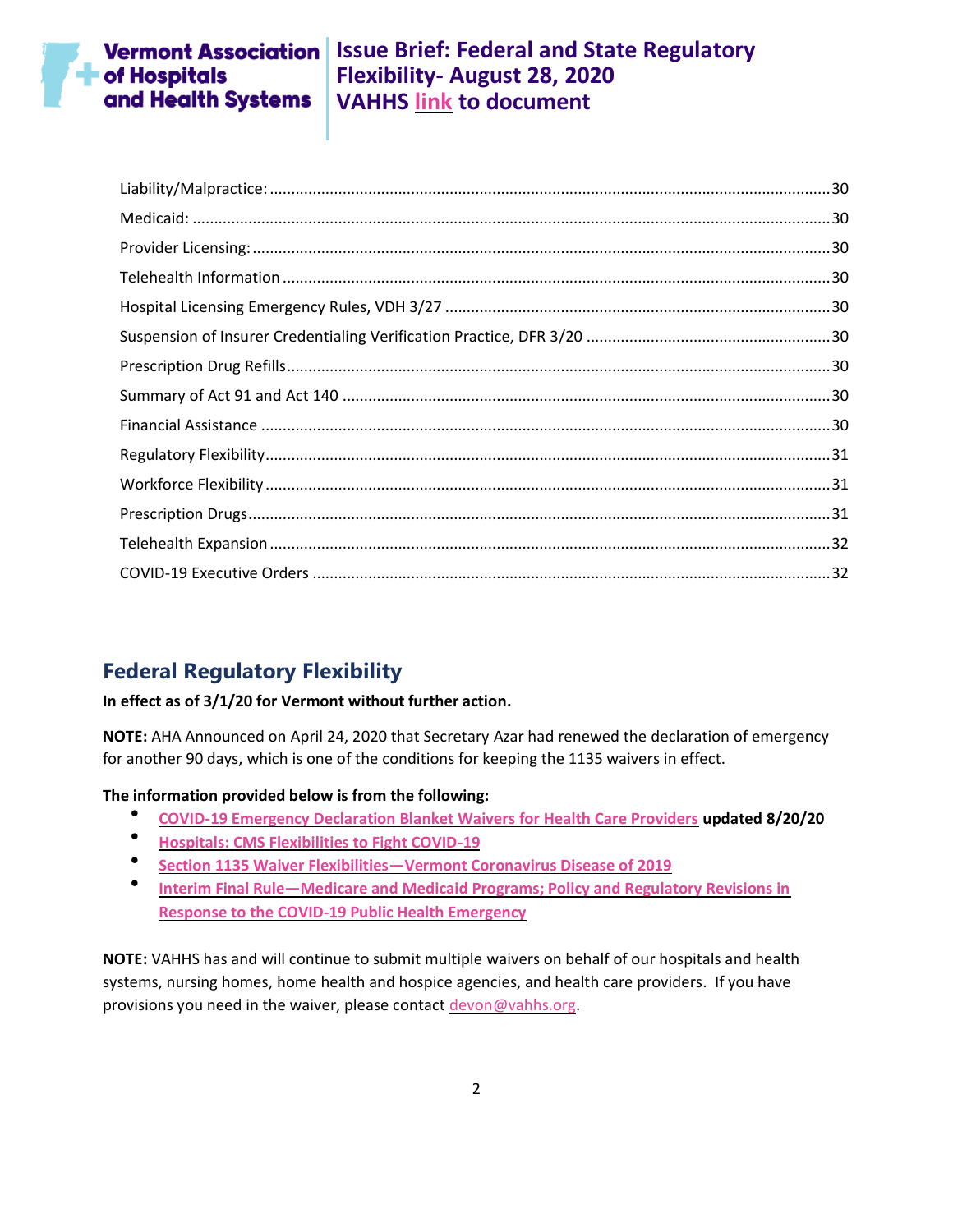

### **Hospitals, Psychiatric Hospitals, and Critical Access Hospitals**

#### <span id="page-2-1"></span><span id="page-2-0"></span>**CONTROLLED SUBSTANCES**

DEA worked in consultation with HHS to allow DEA-registered practitioners to begin issuing prescriptions for controlled substances to patients for whom they have not conducted an in-person medical evaluation. DEA-registered practitioners may continue this telemedicine practice for as long as the designation is in effect, if all required conditions are met:

The prescription is issued for a legitimate medical purpose by a practitioner acting in the usual course of his/her professional practice

The telemedicine communication is conducted using an audio-visual, real-time, two-way interactive communication system.

The practitioner is acting in accordance with applicable Federal and State law.

Provided the practitioner satisfies these requirements, the practitioner may issue the prescription using any of the methods of prescribing currently available adhering to DEA regulations, including issuing a prescription electronically or by calling in a prescription to the pharmacy.

[Substance Abuse and Mental Health Services Administration \(SAMHSA\) guidance](https://www.samhsa.gov/sites/default/files/otp-guidance-20200316.pdf) allowing states and provider to request exceptions to SAMHSA's limits on amounts of take-home medication for treatment of opioid use disorder.

#### <span id="page-2-2"></span>**DISCHARGE PLANNING**

**Detailed Information Sharing for Discharge Planning for Hospitals and CAHs.** CMS is waiving the requirement 42 CFR §482.43(a)(8), §482.61(e), and §485.642(a)(8) to provide detailed information regarding discharge planning. CMS is maintaining the discharge planning requirements that ensure a patient is discharged to an appropriate setting with the necessary medical information and goals of care as described in 42 CFR §482.43(a)(1)-(7) and (b).

**Limiting Detailed Discharge Planning for Hospitals.** CMS is waiving all the requirements and subparts at 42 CFR §482.43(c) related to post-acute care services so as to expedite the safe discharge and movement of patients among care settings, and to be responsive to fluid situations in various areas of the country. CMS is maintaining the discharge planning requirements that ensure a patient is discharged to an appropriate setting with the necessary medical information and goals of care as described in 42 CFR §482.43(a)(1)-(7) and (b). CMS is waiving:

- §482.43(c)(1): Include in the discharge plan a list of HHAs, SNFs, IRFs, or LTCHs that are available to the patient.
- $§482.43(c)(2)$ : Inform the patient or the patient's representative of their freedom to choose among participating Medicare providers and suppliers of post-discharge services.
- §482.43(c)(3): Identify in the discharge plan any HHA or SNF to which the patient is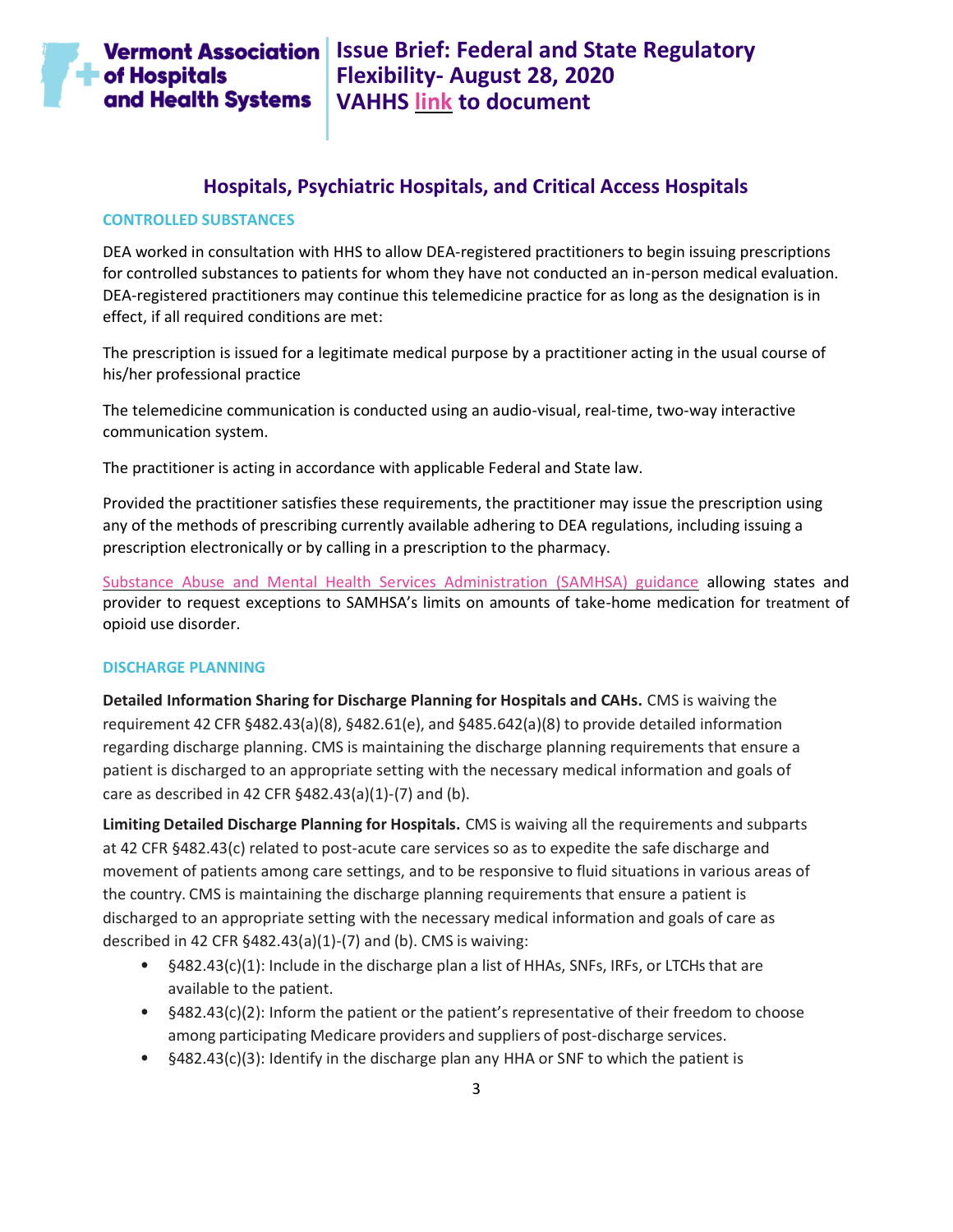referred in which the hospital has a disclosable financial interest, as specified by the Secretary, and any HHA or SNF that has a disclosable financial interest in a hospital under Medicare.

#### <span id="page-3-0"></span>**DME**

**DME:** contractors can waive face-to-face requirement, new physician's order, and/or new medical necessity documentation

**Flexibility for Respiratory Related Devices, Oxygen and Oxygen Equipment, Home Infusion Pumps and Home Anticoagulation Therapy:** Clinicians now have maximum flexibility in determining patient needs for respiratory related devices and equipment and the flexibility for more patients to manage their treatments at home. The current NCDs and LCDs that restrict coverage of these devices and services to patients with certain clinical characteristics do not apply during the public health emergency

#### <span id="page-3-1"></span>**EMTALA<sup>1</sup>**

**Emergency Medical Treatment & Labor Act (EMTALA).** CMS is waiving the enforcement of section 1867(a) of the Act. This will allow hospitals, psychiatric hospitals, and critical access hospitals (CAHs) to screen patients at a location offsite from the hospital's campus to prevent the spread of COVID-19, so long as it is not inconsistent with a state's emergency preparedness or pandemic plan.

#### <span id="page-3-2"></span>**FACILITY REQUIREMENTS**

**Physical Environment.** CMS is waiving certain requirements under the Medicare conditions of participation at 42 CFR §482.41 and §485.623 to allow for flexibilities during hospital, psychiatric hospital, and CAH surges. CMS will permit non-hospital buildings/space to be used for patient care and quarantine sites, provided that the location is approved by the state (ensuring that safety and comfort for patients and staff are sufficiently addressed) and so long as it is not inconsistent with a state's emergency preparedness or pandemic plan. This allows for increased capacity and promotes appropriate cohorting of COVID-19 patients. States are still under subject to the obligations under the integration mandate of the Americans with Disabilities Act, to avoid subjecting persons with disabilities to unjustified institutionalization or segregation.

**Temporary Expansion Locations:** For the duration of the PHE related to COVID-19, CMS is waiving certain requirements under the Medicare conditions of participation at 42 CFR §482.41 and §485.623 and the provider- based department requirements at §413.65 to allow hospitals to establish and operate as part of the hospital any location meeting those conditions of participation for hospitals that continue to apply during the PHE. This waiver also allows hospitals to change the status of

<sup>&</sup>lt;sup>1</sup> [Memo](https://www.cms.gov/files/document/qso-20-15-hospitalcahemtala.pdf) with detailed information on EMTALA.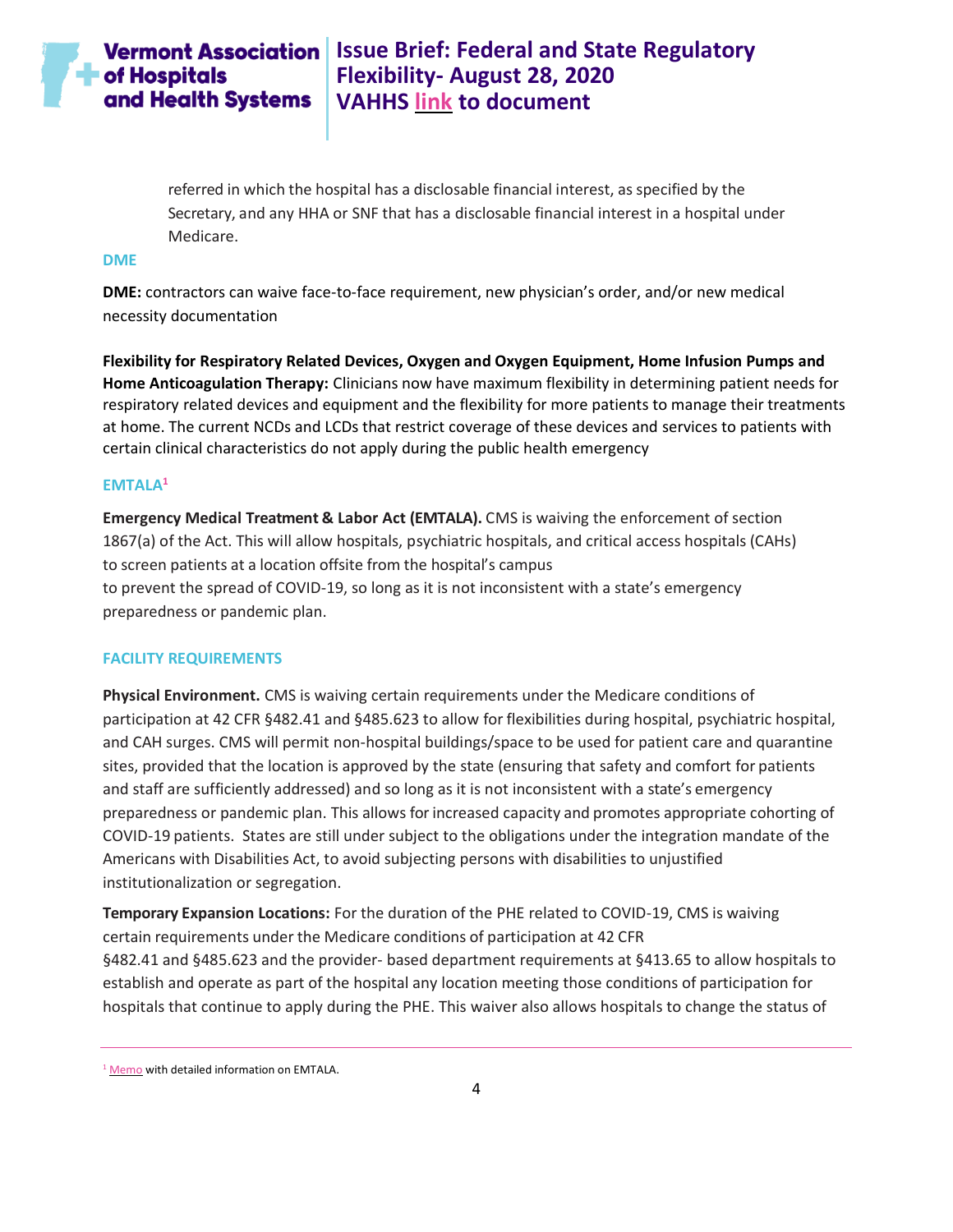## **Vermont Association** Issue Brief: Federal and State Regulatory **Flexibility- August 28, 2020 VAHHS [link](https://vahhs.org/coronavirus-resources-for-health-care-providers) to document**

their current provider-based department locations to the extent necessary to address the needs of hospital patients as part of the state or local pandemic plan. This extends to any entity operating as a hospital (whether a current hospital establishing a new location or an Ambulatory Surgical Center (ASC) enrolling as a hospital during the PHE pursuant to a streamlined enrollment and survey and certification process) so long as the relevant location meets the conditions of participation and other requirements not waived by CMS. This waiver will enable hospitals to meet the needs of Medicare beneficiaries.

**Excluded Inpatient Psychiatric Unit Patients in the Acute Care Unit of a Hospital.** CMS is allowing acute care hospitals with excluded distinct part inpatient psychiatric units to relocate inpatients from the excluded distinct part psychiatric unit to an acute care bed and unit as a result of a disaster or emergency. The hospital should continue to bill for inpatient psychiatric services under the Inpatient Psychiatric Facility Prospective Payment System for these patients and annotate the medical record to indicate the patient is a psychiatric inpatient being cared for in an acute care bed because of capacity or other exigent circumstances related to the COVID-19 emergency. This waiver may be utilized where the hospital's acute care beds are appropriate for psychiatric patients and the staff and environment are conducive to safe care. For psychiatric patients, this includes assessment of the acute care bed and unit location to ensure those patients at risk of harm to self and others are safely cared for.

**Acute Care Patients in the IRF or Inpatient Psychiatric Facility.** CMS is waiving requirements to allow acute care hospitals to house acute care inpatients in excluded distinct part units, such as excluded distinct part unit IRFs or IPFs, where the distinct part unit's beds are appropriate for acute care inpatients. The Inpatient Prospective Payment System (IPPS) hospital should bill for the care and annotate the patient's medical record to indicate the patient is an acute care inpatient being housed in the excluded unit because of capacity issues related to the disaster or emergency.

**Inpatient Rehab Unit Patients in Acute Care Unit.** CMS is allowing acute care hospitals with excluded distinct part inpatient rehabilitation units that, as a result of a disaster or emergency, need to relocate inpatients from the excluded distinct part rehabilitation unit to an acute care bed and unit as a result of this PHE. The hospital should continue to bill for inpatient rehabilitation services under the inpatient rehabilitation facility prospective payment system for these patients and annotate the medical record to indicate the patient is a rehabilitation inpatient being cared for in an acute care bed because of capacity or other exigent circumstances related to the disaster or emergency. This waiver may be utilized where the hospital's acute care beds are appropriate for providing care to rehabilitation patients and such patients continue to receive intensive rehabilitation services.

**Inpatient Rehab "60 Percent Rule."** CMS is allowing IRFs to exclude patients from the freestanding hospital's or excluded distinct part unit's inpatient population for purposes of calculating the applicable thresholds associated with the requirements to receive payment as an IRF (commonly referred to as the "60 percent rule") if an IRF admits a patient solely to respond to the emergencyand the patient's medical record properly identifies the patient as such. In addition, during the applicable waiver time period, we would also apply the exception to facilities not yet classified as IRFs, but that are attempting to obtain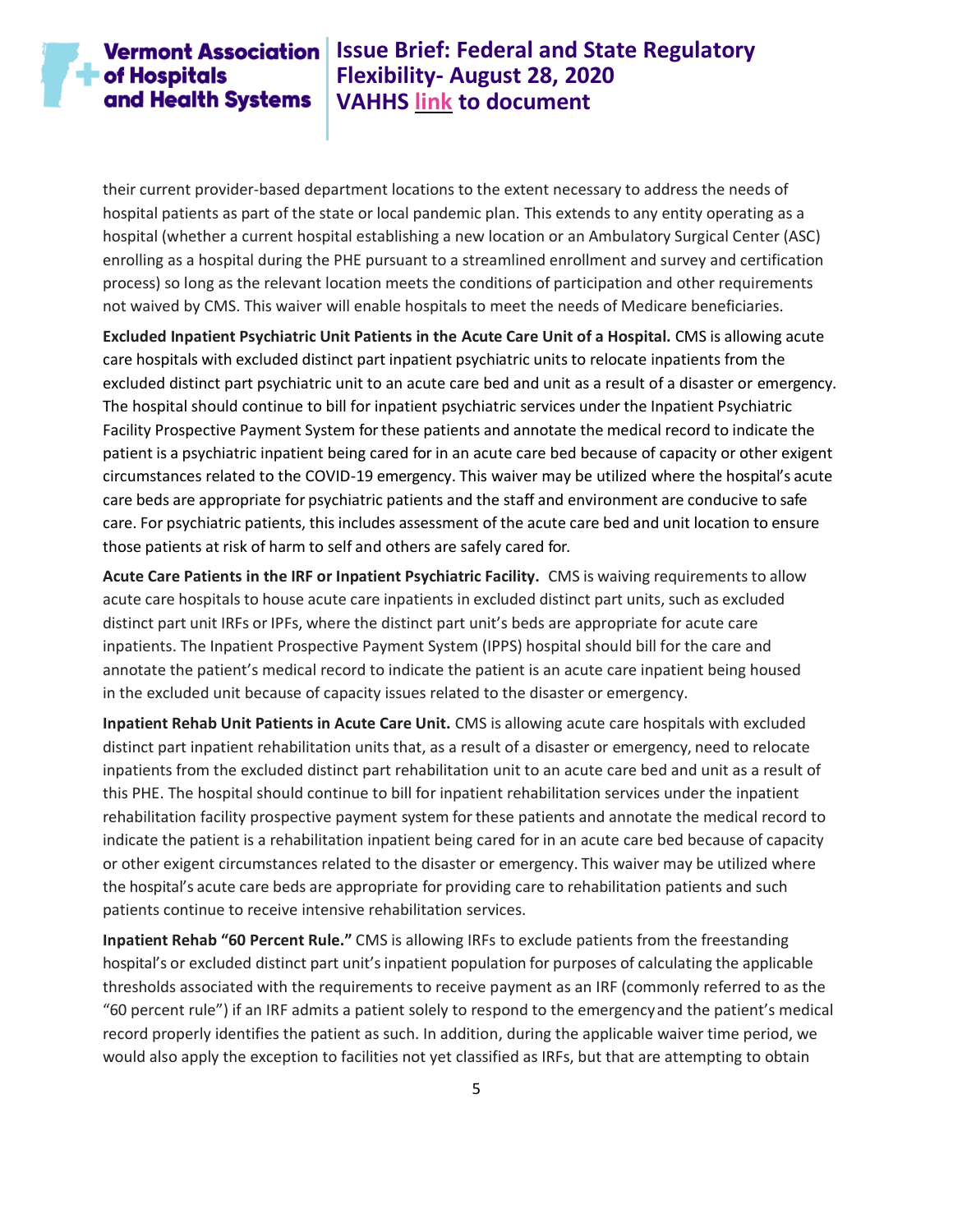classification as an IRF.

**Ambulance:** Medicare covering ambulance transportation to all destinations, from any point of origin, that are equipped to treat the condition of the patient.<sup>2</sup>

#### <span id="page-5-0"></span>**HIPAA**

**HIPAA<sup>3</sup>** is not enforcing the following for hospitals with disaster protocols in effect:

- Requirement to obtain patient consent to speak with family members or friends
- Patients right to request privacy restrictions or confidential communications

#### <span id="page-5-1"></span>**QUALITY REPORTING**

**Quality Reporting Relief**: [Memo](https://www.cms.gov/files/document/guidance-memo-exceptions-and-extensions-quality-reporting-and-value-based-purchasing-programs.pdf) on exceptions and extensions for quality reporting

**Quality Assessment and Performance Improvement Program.** CMS is waiving 42CFR§482.21(a)–(d) and (f), and §485.641(a), (b), and (d), which provide details on the scope of the program, the incorporation, and setting priorities for the program's performance improvement activities, and integrated Quality Assurance & Performance Improvement programs (for hospitals that are part of a hospital system). These flexibilities, which apply to both hospitals and CAHs, may be implemented so long as they are not inconsistent with a state's emergency preparedness or pandemic plan. We expect any improvements to the plan to focus on the Public Health Emergency (PHE). While this waiver decreases burden associated with the development of a hospital or CAH QAPI program, the requirement that hospitals and CAHs maintain an effective, ongoing, hospital-wide, data-driven quality assessment and performance improvement program will remain. This waiver applies to both hospitals and CAHs.

#### <span id="page-5-2"></span>**REGULATORY AND REPORTING REQUIREMENTS**

**Prior Authorization for Medicaid.** Waiver available to suspend prior authorizations under 42 C.F.R. § 440.230(d).

**Pre-existing authorizations previously received by the beneficiary are extended.** Services approved prior to March 1, 2020 can continue to be provided without a new or renewed prior authorization through the public health emergency.

**Verbal Orders.** CMS is waiving the requirements of 42 CFR §482.23, §482.24 and §485.635(d)(3) to provide additional flexibility related to verbal orders where read- back verification is required, but authentication may occur later than 48 hours. This will allow more efficient treatment of patients in surge situations. Specifically, the following requirements are waived:

<sup>2</sup> <https://www.cms.gov/files/document/covid-ambulances.pdf>

<sup>&</sup>lt;sup>3</sup> [OCR](https://www.hhs.gov/hipaa/for-professionals/special-topics/emergency-preparedness/notification-enforcement-discretion-telehealth/index.html) is not imposing penalties for noncompliance with the regulatory requirements under the HIPAA Rules against covered health care providers in connection with the good faith provision of telehealth during the COVID-19 nationwide public health emergency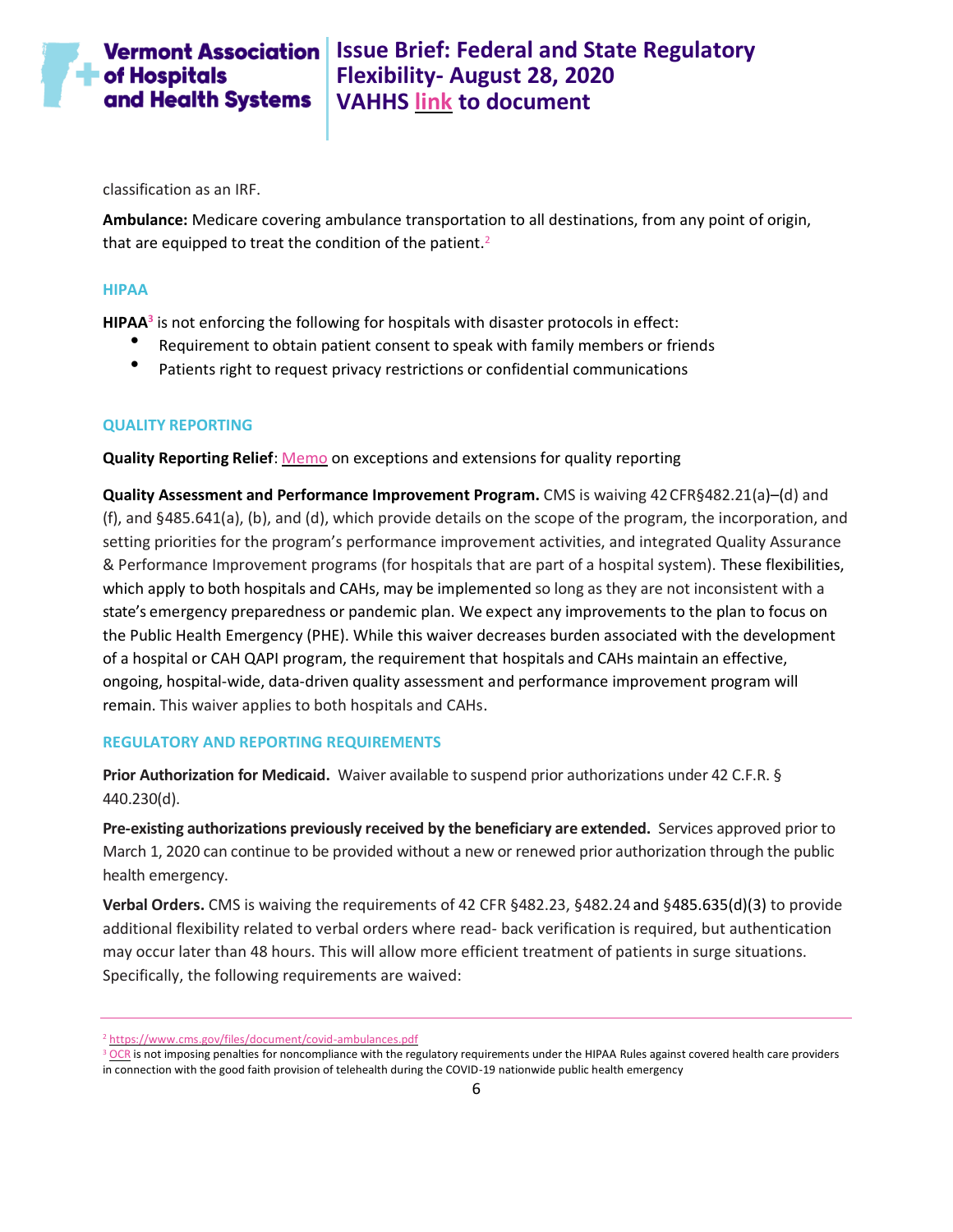- §482.23(c)(3)(i) If verbal orders are used forthe use of drugs and biologicals (except immunizations), they are to be used infrequently.
- §482.24(c)(2) All orders, including verbal orders, must be dated, timed, and authenticated promptly by the ordering practitioner or by another practitioner who is responsible for the care of the patient.
- §482.24(c)(3) Hospitals may use pre-printed and electronic standing orders, order sets, and protocols for patient orders. This would include all subparts at §482.24(c)(3).
- §485.635(d)(3) Although the regulation requires that medication administration be based on a written, signed order, this does not preclude the CAH from using verbal orders. A practitioner responsible for the care of the patient must authenticate the order in writing as soon as possible after the fact.

**Utilization Review.** CMS is waiving certain requirements under 42 CFR §482.1(a)(3) and 42 CFR §482.30 which address the statutory basis for hospitals and includes the requirement that hospitals participating in Medicare and Medicaid must have a utilization review plan that meets specified requirements.

• CMS is waiving the entire utilization review condition of participation Utilization Review (UR) at §482.30, which requires that a hospital must have a UR plan with a UR committee that provides for a review of services furnished to Medicare and Medicaid beneficiaries to evaluate the medical necessity of the admission, duration of stay, and services provided. These flexibilities may be implemented so long as they are not inconsistent with a state's emergency preparedness or pandemic plan. Removing these administrative requirements will allow hospitals to focus more resources on providing direct patient care.

**Soft Wrist Restraint Reporting Requirements**. CMS is waiving the requirements at 42 CFR §482.13(g) (1)(i)-(ii), which require that hospitals report patients in an intensive care unit whose death is caused by their disease, but who required soft wrist restraints to prevent pulling tubes/IVs, no later than the close of business on the next business day. Due to current hospital surge, CMS is waiving this requirement to ensure that hospitals are focusing on increased patient care demands and increased patient census, provided any death where the restraint may have contributed is still reported within standard time limits (i.e., close of business on the next business day following knowledge of the patient's death).

**Patient Rights.** CMS is waiving requirements under 42 CFR §482.13 for hospitals that are located in a state which has widespread confirmed cases (i.e., 51 or more confirmed cases\*) Vermont meets this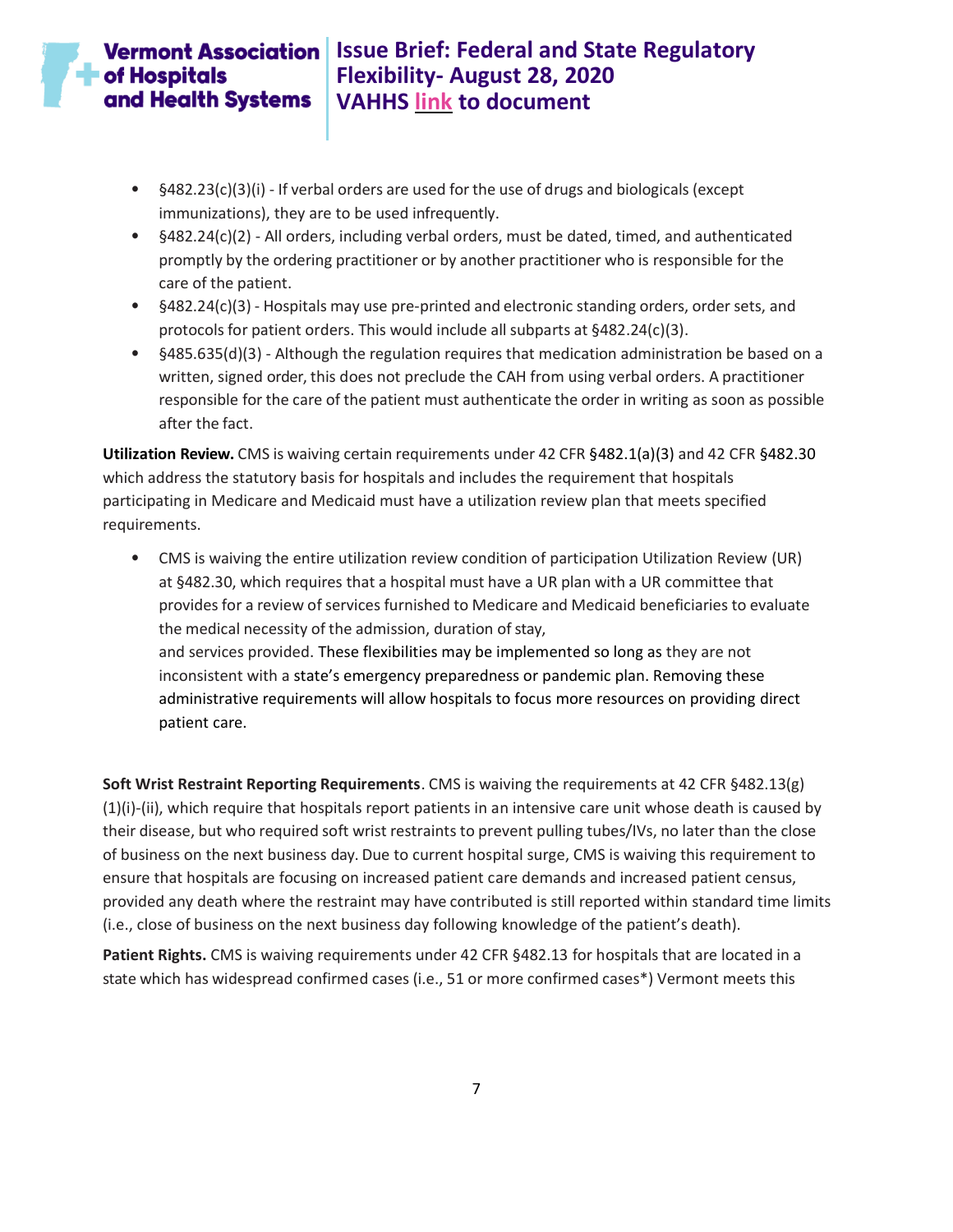requirement.<sup>4</sup> Vermont hospitals would not be required to meet the following requirements:

- §482.13(d)(2) With respect to timeframes in providing a copy of a medicalrecord.
- §482.13(h) Related to patient visitation, including the requirement to have written policies and procedures on visitation of patients who are in COVID-19 isolation and quarantine processes.
- §482.13(e)(1)(ii) Regarding seclusion.

\*The waiver flexibility is based on the number of confirmed cases as reported by CDC and will be assessed accordingly when COVID-19 confirmed cases decrease.

**Medical Records.** CMS is waiving requirements under 42 CFR §482.24(a) through (c), which cover the subjects of the organization and staffing of the medical records department, requirements for the form and content of the medical record, and record retention requirements, and these flexibilities may be implemented so long as they are not inconsistent with a state's emergency preparedness or pandemic plan. CMS is waiving §482.24(c)(4)(viii) related to medical records to allow flexibility in completion of medical records within 30 days following discharge from a hospital. This flexibility will allow clinicians to focus on the patient care at the bedside during the pandemic.

**Flexibility in Patient Self Determination Act Requirements (Advance Directives).** CMS is waiving the requirements at sections 1902(a)(58) and 1902(w)(1)(A) of the Act(for Medicaid); 1852(i) of the Act (for Medicare Advantage); and 1866(f) of the Act and 42 CFR §489.102 (for Medicare), which require hospitals and CAHs to provide information about their advance directive policies to patients. CMS is waiving this requirement to allow for staff to more efficiently deliver care to a larger number of patients.

**Extension for Inpatient Prospective Payment System (IPPS) Wage Index Occupational Mix Survey Submission.** CMS is currently granting an extension for hospitals nationwide affected by COVID-19 until August 3, 2020. If hospitals encounter difficulty meeting this extended deadline date, hospitals should communicate their concerns to CMS via their MAC, and CMS may consider an additional extension if CMS determines it is warranted.

**Written Policies and Procedures for Appraisal of Emergencies at Off Campus Hospital Departments**. CMS is waiving 42 CFR §482.12(f)(3), emergency services, with respect to surge facilities **only**, such that written policies and procedures for staff to use when evaluating emergencies are not required for surge facilities. This removes the burden on facilities to develop and establish additional policies and procedures at their surge facilities or surge sites related to the assessment, initial treatment and referral of patients. These

<sup>4</sup> Note: as updated on the CDC website, CDC States Reporting Cases of COVID-19, at [https://www.cdc.gov/coronavirus/2019-ncov/cases](https://www.cdc.gov/coronavirus/2019-ncov/cases-updates/cases-in-us.html)[updates/cases-in-us.html](https://www.cdc.gov/coronavirus/2019-ncov/cases-updates/cases-in-us.html)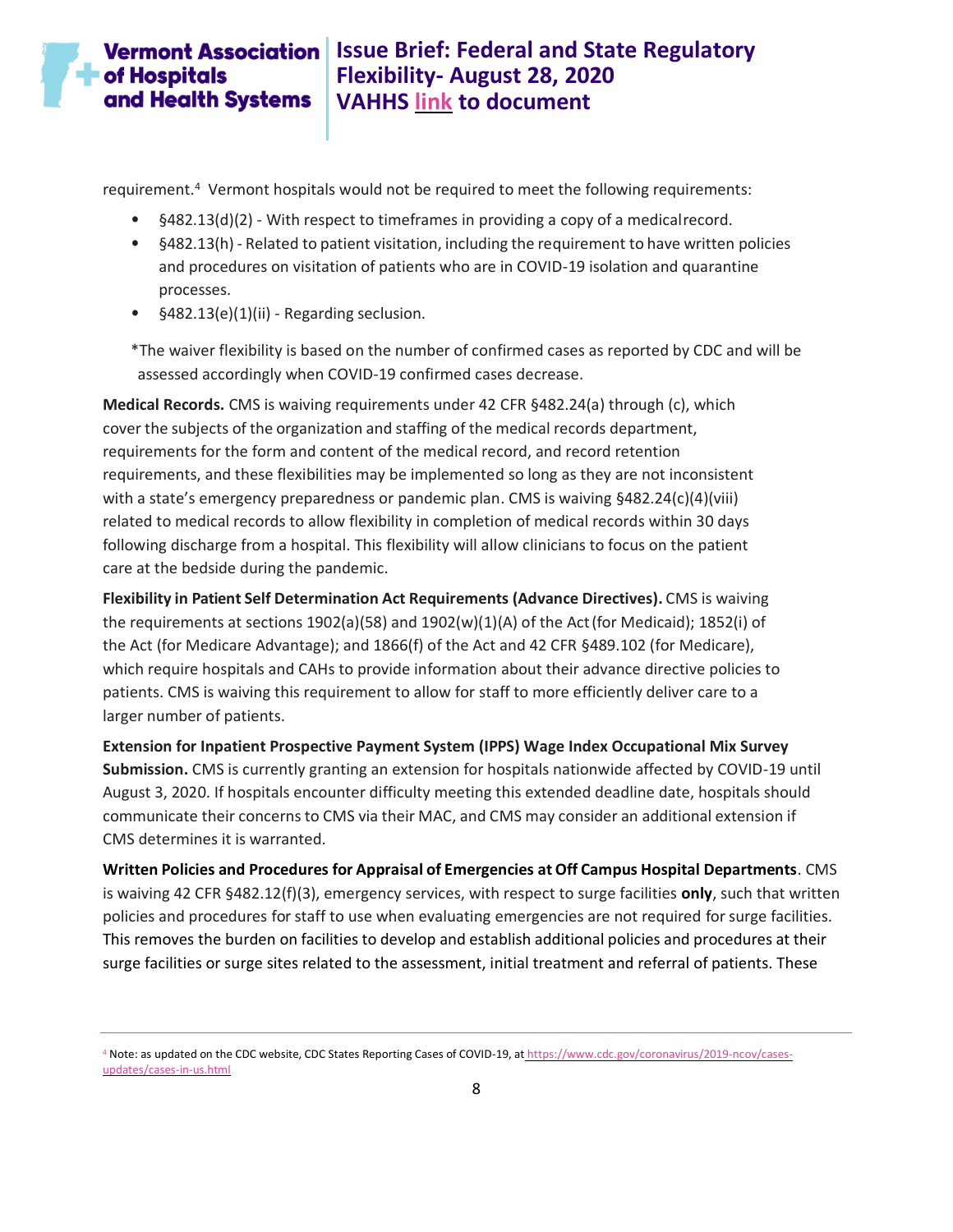# **Vermont Association** Issue Brief: Federal and State Regulatory **Flexibility- August 28, 2020 VAHHS [link](https://vahhs.org/coronavirus-resources-for-health-care-providers) to document**

flexibilities may be implemented so long as they are not inconsistent with a state's emergency preparedness or pandemic plan.

**Emergency Preparedness Policies and Procedures.** CMS is waiving 42 CFR §482.15(b) and §485.625(b), which requires the hospital and CAH to develop and implement emergency preparedness policies and procedures, and  $§482.15(c)(1)–(5)$  and  $§485.625(c)(1)–(5)$  which requires that the emergency preparedness communication plans for hospitals and CAHs

to contain specified elements with respect to the surge site. The requirement under the communication plan requires hospitals and CAHs to have specific contact information for staff, entities providing services under arrangement, patients' physicians, other hospitals and CAHs, and volunteers. This would not be an expectation for the surge site. This waiver applies to both hospitals and CAHs, and removes the burden on facilities to establish these policies and procedures for their surge facilities or surge sites.

**Food and Dietetic Services.** CMS is waiving the requirement at paragraph 42 CFR §482.28(b) (3), which requires providers to have a current therapeutic diet manual approvedby the dietitian and medical staff readily available to all medical, nursing, and food service personnel. Such manuals would not need to be maintained at surge capacity sites. These flexibilities may be implemented so long as they are not inconsistent with a state's emergency preparedness or pandemic plan. Removing these administrative requirements will allow hospitals to focus more resources on providing direct patient care.

#### <span id="page-8-0"></span>**STARK LAW<sup>5</sup>**

CMS issued 18 waivers from sanctions under the Stark/Physician self-referral law that address a wide array of specific types of transactions or referrals related to the COVID-19 outbreak in the United States. In waiving the sanctions, CMS makes clear that items and services delivered on the basis of a referral permitted under the waivers are reimbursable under the program. CMS also provided 19 concrete examples of situations to which the waivers would apply. The remuneration and referrals described in the blanket waivers must be solely related to "COVID-19 Purposes."

#### <span id="page-8-1"></span>**SWING-BEDS**

Under section 1135(b)(1) of the Act, CMS is waiving the requirements at 42 CFR 482.58, "Special Requirements for hospital providers of long-term care services ("swing-beds")" subsections (a)(1)-(4) "Eligibility", to allow hospitals to establish SNF swing beds payable under the SNF prospective payment system (PPS) to provide additional options for hospitals with patients who no longer require acute care but are unable to find placement in a SNF. In order to qualify for this waiver, hospitals must:

<sup>&</sup>lt;sup>5</sup> For more information, go here[: https://www.cms.gov/files/document/covid-19-blanket-waivers-section-1877g.pdf](https://www.cms.gov/files/document/covid-19-blanket-waivers-section-1877g.pdf)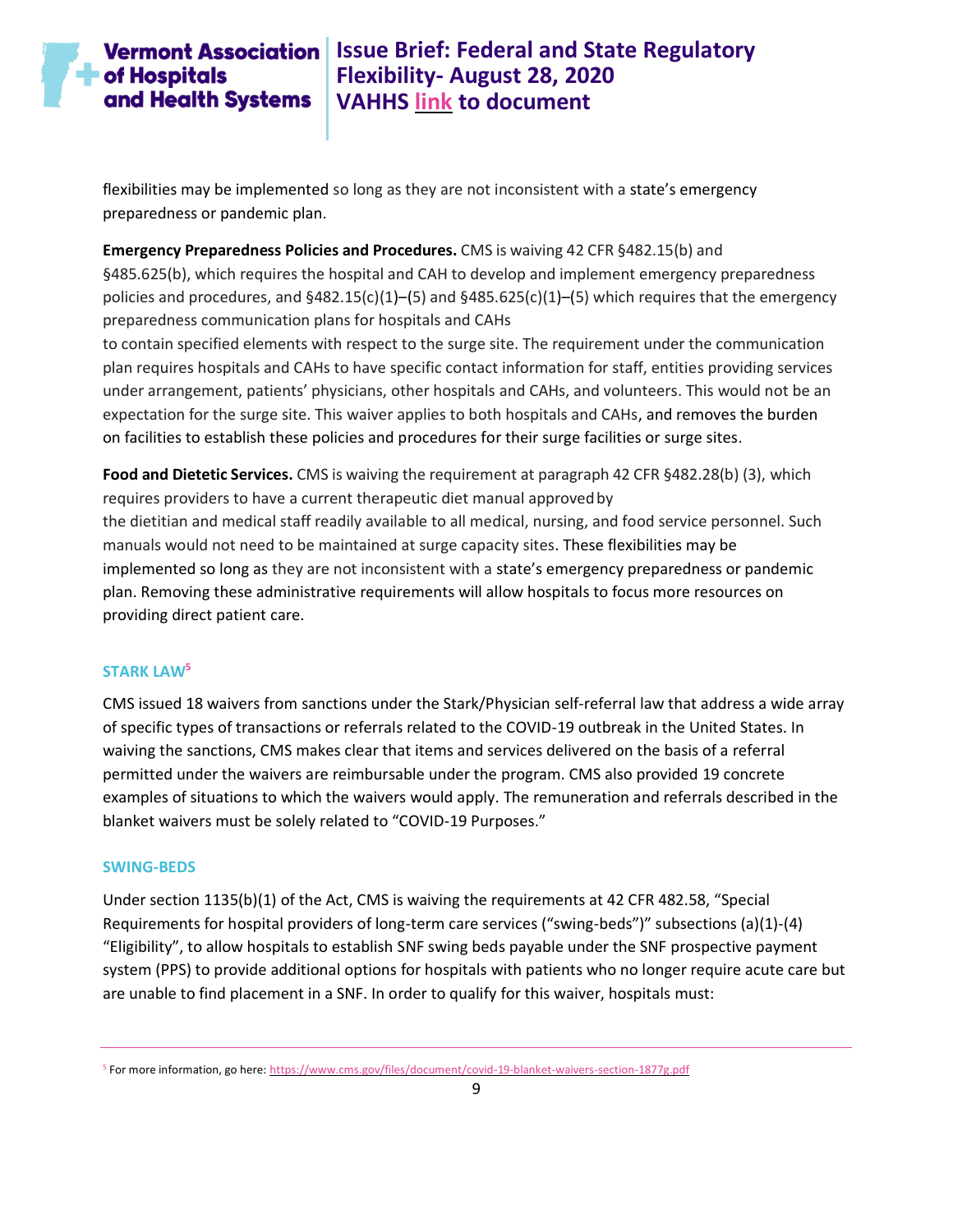# $\blacksquare$  of Hospitals and Health Systems

- Not use SNF swing beds for acute level care.
- Comply with all other hospital conditions of participation and those SNF provisions set out at 42 CFR 482.58(b) to the extent not waived.
- Be consistent with the state's emergency preparedness or pandemic plan.

Hospitals must call the CMS Medicare Administrative Contractor (MAC) enrollment hotline to add swing bed services. The hospital must attest to CMS that:

- They have made a good faith effort to exhaust all other options;
- There are no skilled nursing facilities within the hospital's catchment area that under normal circumstances would have accepted SNF transfers, but are currently not willing to accept or able to take patients because of the COVID-19 public health emergency (PHE);
- The hospital meets all waiver eligibility requirements; and
- They have a plan to discharge patients as soon as practicable, when a SNF bed becomes available, or when the PHE ends, whichever is earlier.

This waiver applies to all Medicare enrolled hospitals, except psychiatric and long term care hospitals that need to provide post-hospital SNF level swing-bed services for non-acute care patients in hospitals, so long as the waiver is not inconsistent with the state's emergency preparedness or pandemic plan. The hospital shall not bill for SNF PPS payment using swing beds when patients require acute level care or continued acute care at any time while this waiver is in effect. This waiver is permissible for swing bed admissions during the COVID-19 PHE with an understanding that the hospital must have a plan to discharge swing bed patients as soon as practicable, when a SNF bed becomes available, or when the PHE ends, whichever is earlier

#### <span id="page-9-0"></span>**TELEHEALTH<sup>6</sup>**

**Audio-only covered:** Allowing the provision of evaluation and management services and behavioral health service via audio-only phones. (see designated code[s https://www.cms.gov/Medicare/Medicare-General-](https://www.cms.gov/Medicare/Medicare-General-Information/Telehealth/Telehealth-Codes)[Information/Telehealth/Telehealth-Codes\)](https://www.cms.gov/Medicare/Medicare-General-Information/Telehealth/Telehealth-Codes)

**Eligible Practitioners:** CMS is waiving the requirements of section 1834(m)(4)(E) of the Act and 42 CFR § 410.78 (b)(2). This allows health care professionals who were previously ineligible to furnish and bill for Medicare telehealth services, including physical therapists, occupational therapists, speech language pathologists, and others, to receive payment for Medicare telehealth services

**Provider's Home:** Practitioners can provide telehealth services from their home, without reporting their home address on their Medicare enrollment, while continuing to bill from their currently enrolled location.

<sup>&</sup>lt;sup>6</sup> For more information, including CPT codes, go here[: https://www.cms.gov/files/document/covid-19-physicians-and-practitioners.pdf](https://www.cms.gov/files/document/covid-19-physicians-and-practitioners.pdf)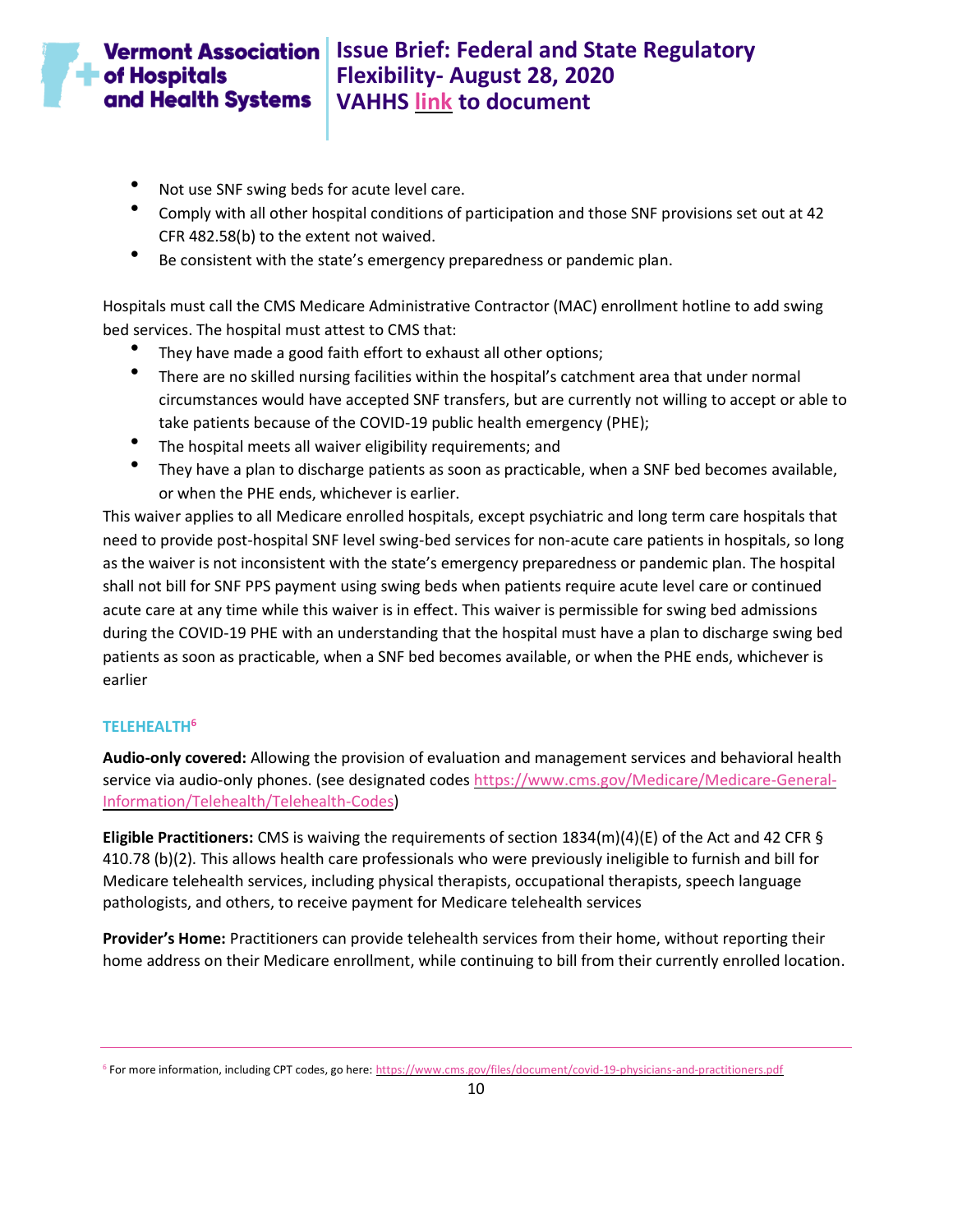**Telehealth Service Expansion:** Paying for more than 80 additional services when furnished via telehealth, including emergency department visits.

**Virtual check-ins:** Allowing "virtual check-ins" with physicians to be provided to new, as well as established patients.

**Remote Patient Monitoring:** Allowing clinicians to provide remote patient monitoring services for acute conditions, whether for COVID-19 or for another condition.

**Homebound Determination via Telehealth:** Allowing a physician determination that a Medicare beneficiary should not leave home because of a medical reason or COVID-19 to satisfy the home health "homebound" requirement.

**Hospice Recerts:** Allowing hospice recertifications to be completed via telehealth, rather than a face-toface visit.

**Telemedicine:** CMS is waiving the provisions related to telemedicine at 42 CFR §482.12(a) (8)–(9) for hospitals and §485.616(c) for CAHs, making it easier for telemedicine services to be furnished to the hospital's patients through an agreement with an off-site hospital. This allows for increased access to necessary care for hospital and CAH patients, including access to specialty care.

#### <span id="page-10-0"></span>**WORKFORCE**

**Provider Enrollment: Non-Waiver CMS Action:** CMS has a toll-free hotline for physicians and nonphysician practitioners and Part A certified providers and suppliers establishing isolation facilities to enroll and receive temporary Medicare billing privileges.

**•**Waive the following screening requirements:

•Application Fee - (to the extent applicable).

•Criminal background checks associated with fingerprint-based criminal background checks (FCBC) (to the extent applicable) - 42 CFR §424.518.

•Site visits (to the extent applicable) - 42 CFR §424.517.

•Postpone all revalidation actions. •Allow licensed providers to render services outside of their state of enrollment.

•Expedite any pending or new applications from providers.

•Allow physicians and other practitioners to render telehealth services from their home without reporting their home address on their Medicare enrollment while continuing to bill from their currently enrolled location.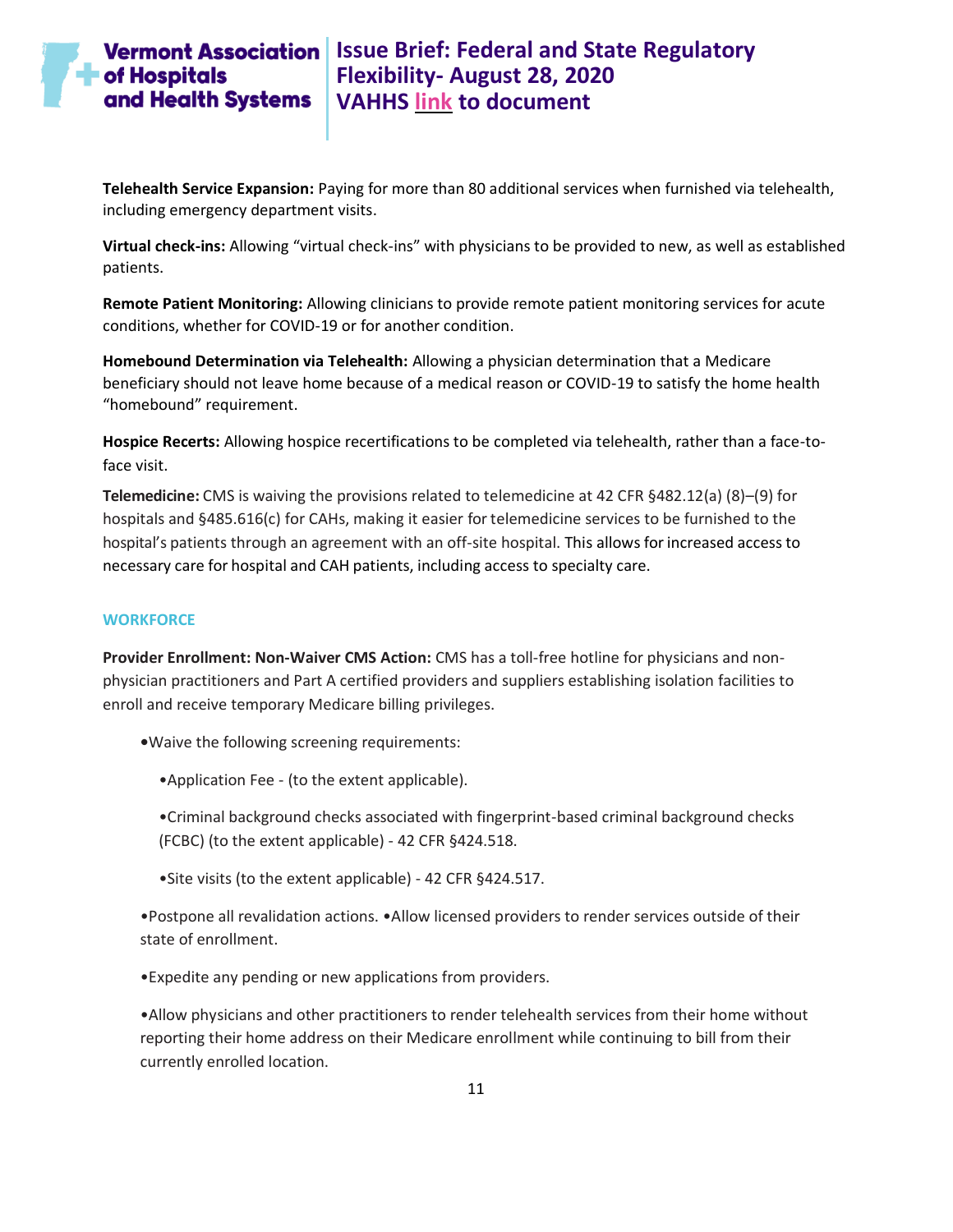# $\blacksquare$  of Hospitals and Health Systems

# **Vermont Association** | Issue Brief: Federal and State Regulatory **Flexibility- August 28, 2020 VAHHS [link](https://vahhs.org/coronavirus-resources-for-health-care-providers) to document**

•Allow opted-out physicians and non-physician practitioners to terminate their opt-out status early and enroll in Medicare to provide care to more patients.

**Medical Staff.** CMS is waiving requirements under 42 CFR §482.22(a)(1)-(4) to allow for physicians whose privileges will expire to continue practicing at the hospital and for new physicians to be able to practice before full medical staff/governing body review and approval to address workforce concerns related to COVID-19. CMS is waiving §482.22(a) (1)-(4) regarding details of the credentialing and privileging process.

**Physician Services.** CMS is waiving requirements under 42 CFR §482.12(c)(1)–(2) and §482.12(c)(4), which requires that Medicare patients be under the care of a physician. This waiver may be implemented so long as it is not inconsistent with a state's emergency preparedness or pandemic plan. This allows hospitals to use other practitioners to the fullest extent possible.

**CRNA Supervision/Anesthesia Services.** CMS is waiving requirements under 42 CFR §482.52(a)(5), §485.639(c) (2), and §416.42 (b)(2) that a certified registered nurse anesthetist (CRNA) is under the supervision of a physician in paragraphs §482.52(a)(5) and §485.639(c)(2). CRNA supervision will be at the discretion of the hospital and state law. This waiver applies tohospitals, CAHs, and Ambulatory Surgical Centers (ASCs). These waivers will allow CRNAs to function to the fullest extent of their licensure, and may be implemented so long as they are not inconsistent with a state's emergency preparedness or pandemic plan.

**Nursing Services.** CMS is waiving the requirements at 42 CFR §482.23(b)(4), which requires the nursing staff to develop and keep current a nursing care plan for each patient, and §482.23(b)(7), which requires the hospital to have policies and procedures in place establishing which outpatient departments are not required to have a registered nurse present. These waivers allow nurses increased time to meet the clinical care needs of each patient and allows for the provision of nursing care to an increased number of patients. In addition, we expect that hospitals will need relief for the provision of inpatient services and as a result, the requirement to establish nursing-related policies and procedures for outpatient departments is likely of lower priority. These flexibilities apply to both hospitals and CAHs §485.635(d)(4), and may be implemented so long as they are not inconsistent with a state's emergency preparedness or pandemic plan.

**Respiratory Care Services.** CMS is waiving the requirements at 42 CFR §482.57(b)(1) that require hospitals to designate in writing the personnel qualified to perform specific respiratory care procedures and the amount of supervision required for personnel to carry out specific procedures. These flexibilities may be implemented so long as they are not inconsistent with a state's emergency preparedness or pandemic plan.

**Sterile Compounding.** CMS is waiving requirements (also outlined in USP797) at 42CFR §482.25(b)(1) and §485.635(a)(3) in order to allow used face masks to be removed and retained in the compounding area to be re-donned and reused during the same work shift in the compounding area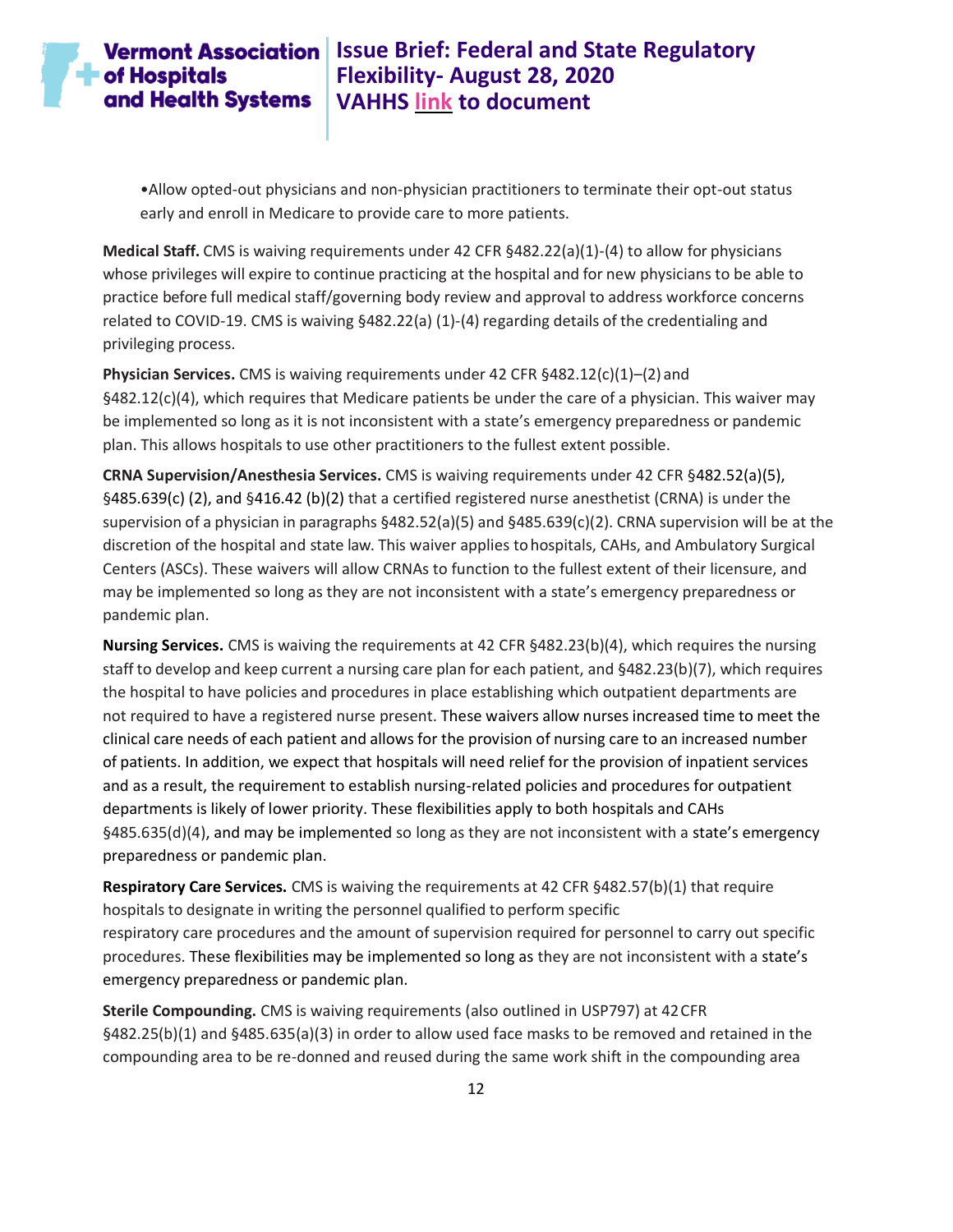only. This will conserve scarce face mask supplies. CMS will not review the use and storage of face masks under these requirements.

**Verbal Orders.** CMS is waiving the requirements of 42 CFR §482.23, §482.24 and §485.635(d)(3) to provide additional flexibility related to verbal orders where read- back verification is required, but authentication may occur later than 48 hours. This will allow more efficient treatment of patients in surge situations. Specifically, the following requirements are waived:

- $§482.23(c)(3)(i)$  If verbal orders are used for the use of drugs and biologicals (except immunizations), they are to be used infrequently.
- §482.24(c)(2) All orders, including verbal orders, must be dated, timed, and authenticated promptly by the ordering practitioner or by another practitioner who is responsible for the care of the patient.
- §482.24(c)(3) Hospitals may use pre-printed and electronic standing orders, order sets, and protocols for patient orders. This would include all subparts at §482.24(c)(3).
- §485.635(d)(3) Although the regulation requires that medication administration be based on a written, signed order, this does not preclude the CAH from using verbal orders. A practitioner responsible for the care of the patient must authenticate the order in writing as soon as possible after the fact.

**Utilization Review.** CMS is waiving certain requirements under 42 CFR §482.1(a)(3) and 42 CFR §482.30 which address the statutory basis for hospitals and includes the requirement that hospitals participating in Medicare and Medicaid must have a utilization review plan that meets specified requirements.

• CMS is waiving the entire utilization review condition of participation Utilization Review (UR) at §482.30, which requires that a hospital must have a UR plan with a UR committee that provides for a review of services furnished to Medicare and Medicaid beneficiaries to evaluate the medical necessity of the admission, duration of stay, and services provided. These flexibilities may be implemented so long as they are not inconsistent with a state's emergency preparedness or pandemic plan. Removing these administrative requirements will allow hospitals to focus more resources on providing direct patient care.

**Academic Medical Center Direct Supervision through Telecommunications.** Amending the teaching physician regulations to allow the requirement for the presence of a teaching physician to be met, at a minimum, through direct supervision by interactive telecommunications technology, including when the medical resident is quarantined at home.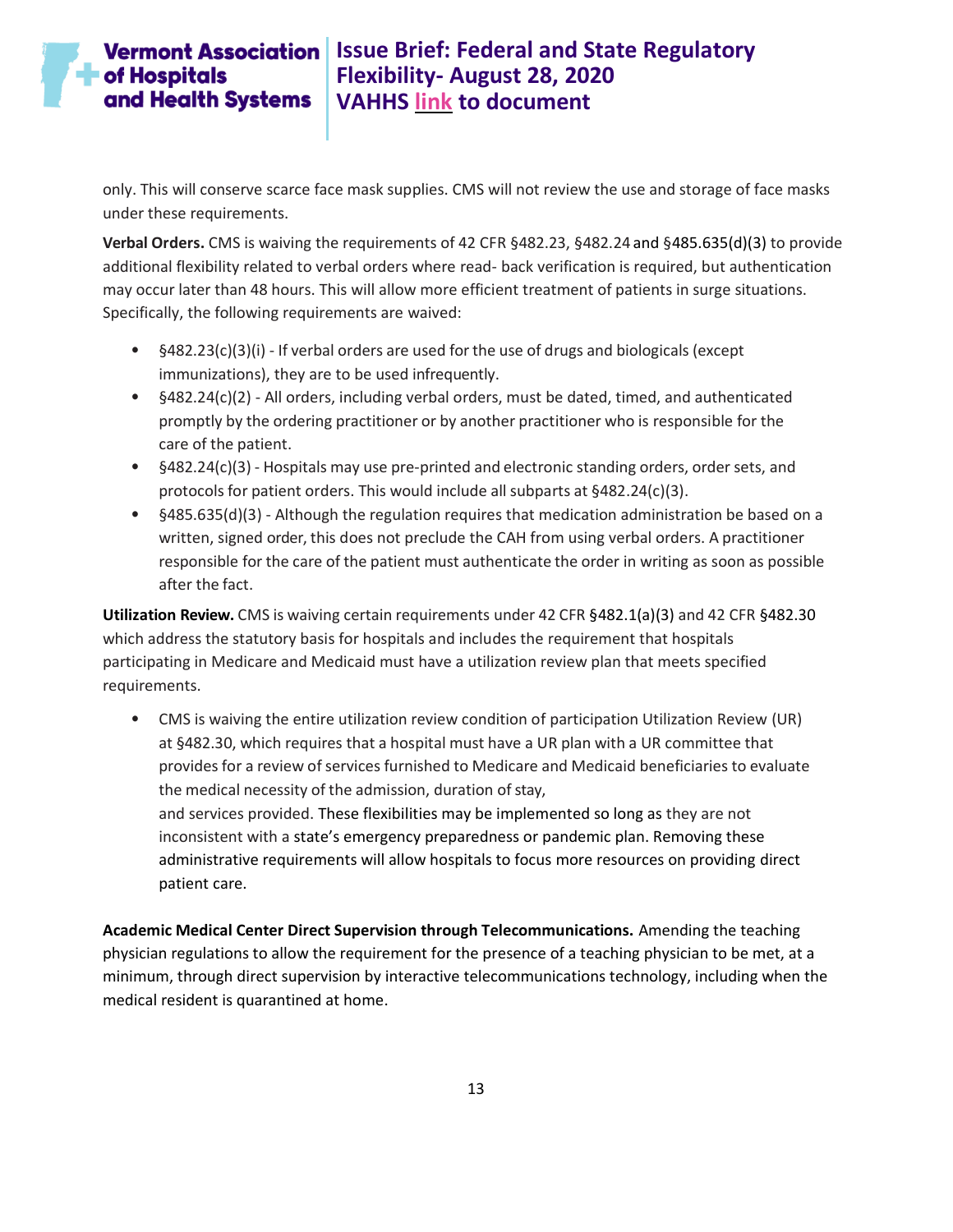**Academic Medical Center GME Regulations:** Amending graduate medical education (GME) regulations to allow a hospital to continue to claim a resident for indirect medical education (IME) and direct GME purposes when, during an emergency situation, the resident is performing approved residency patient care duties from home or from a patient's home.<sup>7</sup>

#### <span id="page-13-0"></span>**OTHER**

**340B audits**—not flexible right now - HRSA is conducting 340B Program audits remotely (virtually). If a covered entity has specific questions regarding an audit once they have been engaged, please contact the Bizzell Group (the 340B audit contractor) at *[340baudit@thebizzellgroup.com](mailto:340baudit@thebizzellgroup.com?subject=Virtual%20Audit%20Questions)* who will coordinate with HRSA based on the specifics of the request.

**Postponement of Application Deadline to the Medicare Geographic Classification Review Board** (New since 7/29 Release). Per requirements at section 1886(d)(10)(C)(ii) of the Social Security Act (the Act) and 42 CFR 412.256(a)(2), September 1, 2020 is the deadline to submit anapplication to the Medicare Geographic Classification Review Board (MGCRB) for FY 2022 reclassifications. These provisions require applications to be filed through OH CDMS(https://www.cms.gov/Regulations-and-Guidance/Review-Boards/MGCRB/Electronic-Filing)not later than the first day of the 13-month period preceding the Federal fiscal year for which reclassification is requested. Due to the COVID-19 Public Health Emergency (PHE), under the authority of section 1135(b)(5)of the Act, CMS is postponing the September 1 deadline until 15 days after the public display date of the FY 2021 IPPS/LTCH final rule by the Office of the Federal Register.

### **Critical Access Hospitals**

<span id="page-13-1"></span>**CAH Status and Location.** CMS is waiving the requirement at 42 CFR §485.610(b) that the CAH be located in a rural area or an area being treated as being rural, allowing the CAH flexibility in the establishment of surge site locations. CMS is also waiving the requirement at §485.610(e) regarding the CAH's off-campus and co-location requirements, allowing the CAH flexibility in establishing temporary off-site locations. In an effort to facilitate the establishment of CAHs without walls, these waivers will suspend restrictions on CAHs regarding their rural location and their location relative to other hospitals and CAHs. These flexibilities may be implemented so long as they are not inconsistent with a state's emergency preparedness or pandemic plan.

**CAH Length of Stay.** CMS is waiving the requirements that CAHs limit the number of beds to 25, and that the length of stay be limited to 96 hours under the Medicare conditions of participation for number of beds and length of stay at 42 CFR §485.620.

**CAH Personnel Qualifications.** CMS is waiving the minimum personnel qualifications for clinical nurse specialists at paragraph 42 CFR §485.604(a)(2), nurse practitioners at paragraph

<sup>7</sup> <https://www.cms.gov/files/document/covid-final-ifc.pdf>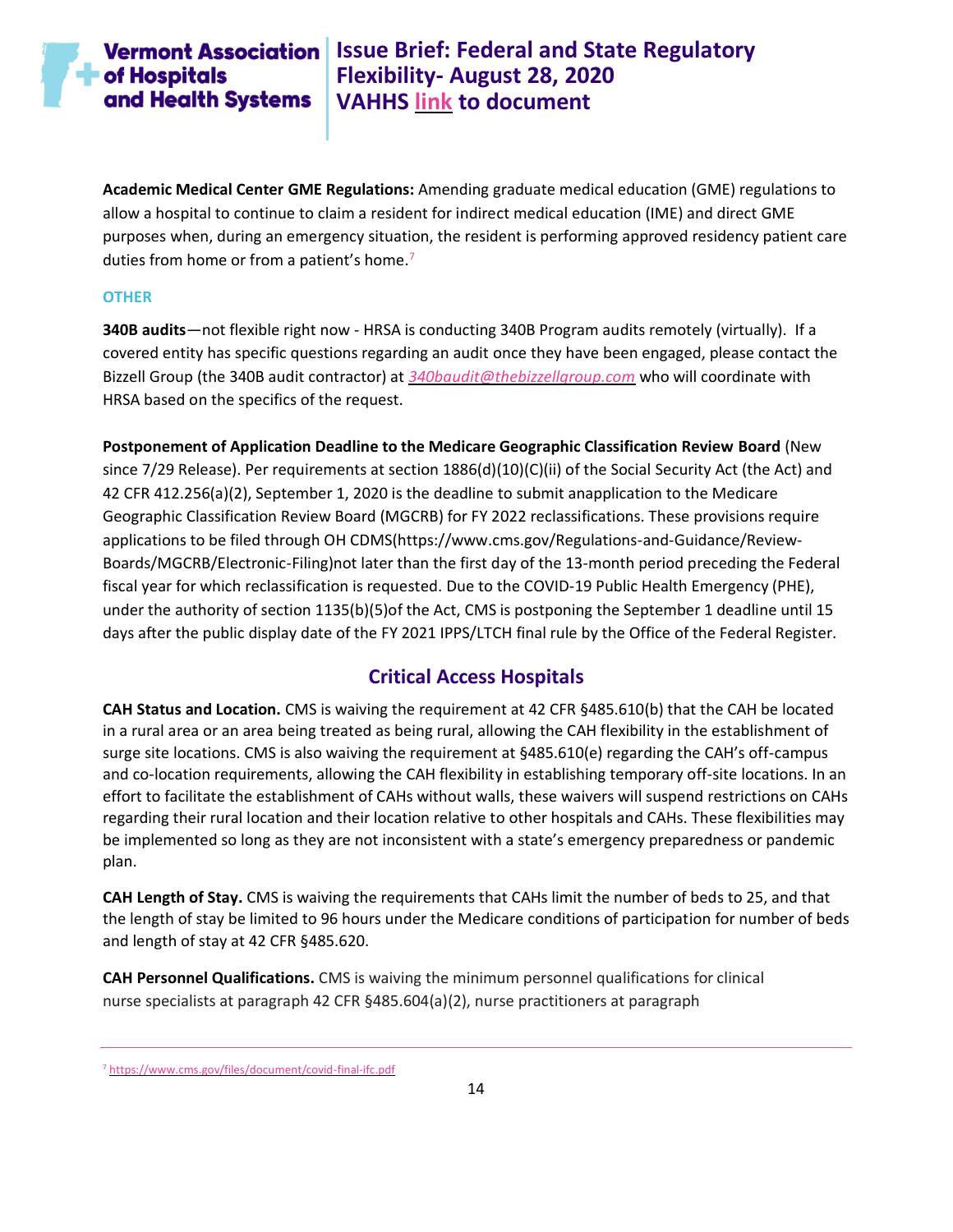# $\blacksquare$  of Hospitals and Health Systems

**Vermont Association** Issue Brief: Federal and State Regulatory **Flexibility- August 28, 2020 VAHHS [link](https://vahhs.org/coronavirus-resources-for-health-care-providers) to document**

 $§485.604(b)(1)–(3)$ , and physician assistants at paragraph  $§485.604(c)(1)–(3)$ . Removing these Federal personnel requirements will allow CAHs to employ individuals in these roles who meet state licensure requirements and provide maximum staffing flexibility. These flexibilities should be implemented so long as they are not inconsistent with a state's emergency preparedness or pandemic plan.

**CAH Staff Licensure.** CMS is deferring to staff licensure, certification, or registration to state law by waiving 42 CFR §485.608(d) regarding the requirement that staff of the CAH be licensed, certified, or registered in accordance with applicable federal, state, and local laws and regulations. This waiver will provide maximum flexibility for CAHs to use all available clinicians. These flexibilities may be implemented so long as they are not inconsistent with a state's emergency preparedness or pandemic plan.

**Responsibilities of physicians in critical access hospitals (CAHs).** 42 C.F.R. § 485.631(b)(2). CMS is waiving the requirement for CAHs that a doctor of medicine or osteopathy be physically present to provide medical direction, consultation, and supervision for the services provided in the CAH at § 485.631(b)(2). CMS is retaining the regulatory language in the second part of the requirement at § 485.631(b)(2) that a physician be available "through direct radio or telephone communication, or electronic communication for consultation, assistance with medical emergencies, or patient referral."

#### **Sole Community Hospitals (SCHs)**

<span id="page-14-0"></span>CMS is waiving certain eligibility requirements at 42 CFR § 412.92(a) for hospitals classified as SCHs prior to the PHE. Specifically, CMS is waiving the distance requirements at paragraphs(a), (a)(1), (a)(2), and (a)(3) of 42 CFR § 412.92, and is also waiving the "market share" and bed requirements (as applicable) at 42 CFR § 412.92(a)(1)(i) and (ii). CMS is waiving these requirements for the duration of the PHE to allow these hospitals to meet the needs of the communities they serve during the PHE, such as to provide for increased capacity and promote appropriate cohorting of COVID-19 patients. MACs will resume their standard practice for evaluation of all eligibility requirements after the conclusion of the PHE period.

#### **Medicare-Dependent, Small Rural Hospitals (MDHs)**

<span id="page-14-1"></span>For hospitals classified as MDHs prior to the PHE, CMS is waiving the eligibility requirement at 42 CFR § 412.108(a)(1)(ii) that the hospital has 100 or fewer beds during the cost reporting period, and the eligibility requirement at 42 CFR § 412.108(a)(1)(iv)(C) that at least 60 percent of the hospital's inpatient days or discharges were attributable to individuals entitled to Medicare Part A benefits during the specified hospital cost reporting periods. CMS is waiving these requirements for the duration of the PHE to allow these hospitals to meet the needs of the communities they serve during the PHE, such as to provide for increased capacity and promote appropriate cohorting of COVID-19 patients. MACs will resume their standard practice for evaluation of all eligibility requirements after the conclusion of the PHE pe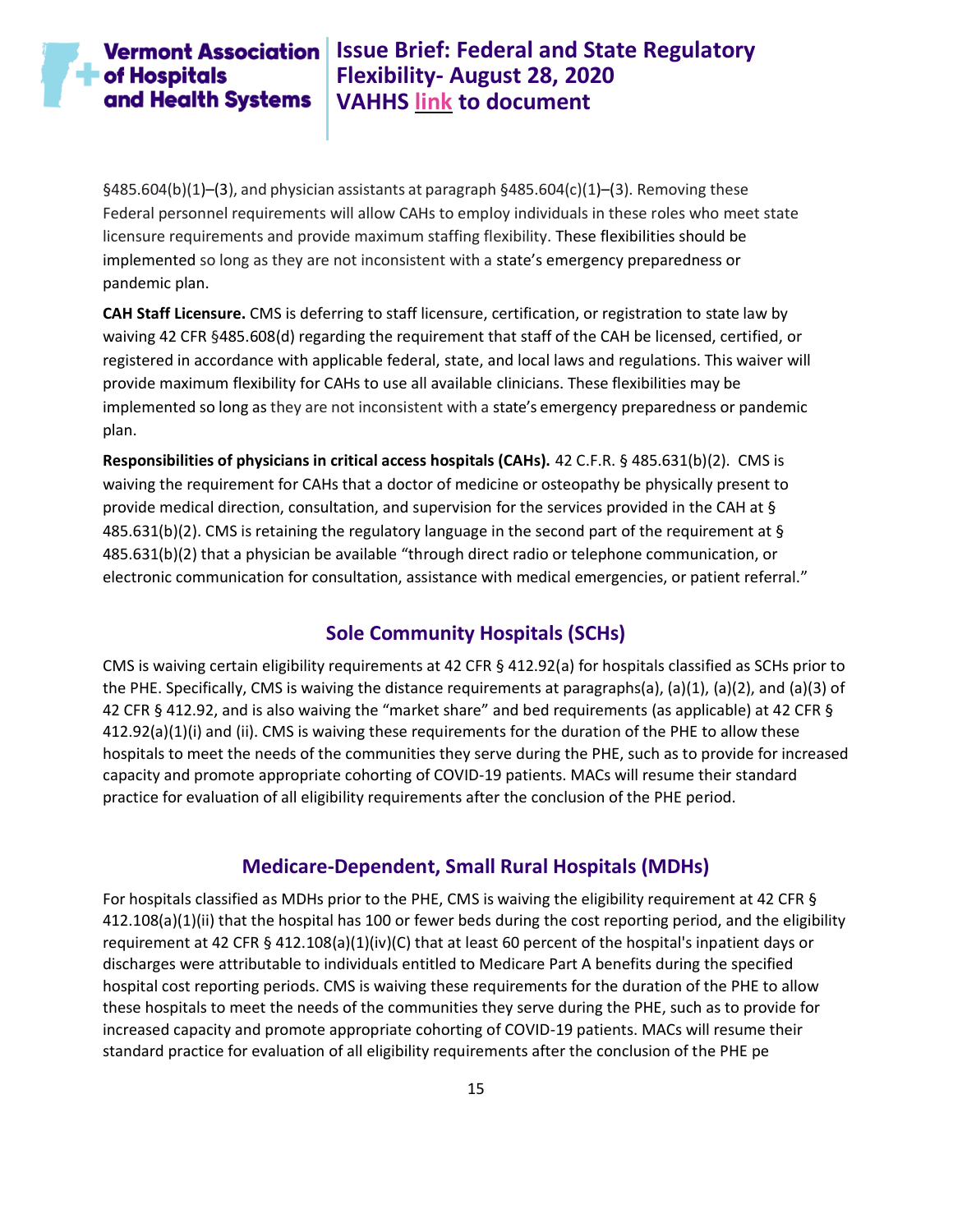

### **Rural Health Clinics (RHCs) and Federally Qualified Health Centers (FQHCs)**

<span id="page-15-0"></span>**Certain staffing requirements.** 42 C.F.R. 491.8(a)(6). CMS is waiving the requirement in the second sentence of § 491.8(a)(6) that a nurse practitioner, physician assistant, or certified nurse-midwife be available to furnish patient care services at least 50 percent of the time the RHC and FQHC operates. CMS is not waiving the first sentence of  $\S$  491.8(a)(6) that requires a physician, nurse practitioner, physician assistant, certified nurse-midwife, clinical social worker, or clinical psychologist to be available to furnish patient care services at all times the clinic or center operates. This will assist in addressing potential staffing shortages by increasing flexibility regarding staffing mixes during the PH

**Physician supervision of NPs in RHCs and FQHCs.** 42 C.F.R. 491.8(b)(1). We are eliminating the requirement that physicians must provide medical direction for nurse practitioners, and only to the extent permitted by state law [\(VT has waived collaboration agreement requirement\).](https://legislature.vermont.gov/Documents/2020/Docs/ACTS/ACT091/ACT091%20As%20Enacted.pdf#page=12&zoom=auto,-21,464) Physicians must provide direction to other staff either in-person or remotely.

**Temporary Expansion Locations.** CMS is waiving the requirements at 42 CFR §491.5(a)(3)(iii) which require RHCs and FQHCs be independently considered for Medicare approval if services are furnished in more than one permanent location. Due to the current PHE, CMS is temporarily waiving this requirement removing the location restrictions to allow flexibility for existing RHCs/FQHCs to expand services locations to meet the needs of Medicare beneficiaries. This flexibility includes areas which may be outside of the location requirements 42 CFR §491.5(a)(1) and (2) but will end when the HHS Secretary determines there is no longer a PHE due to COVID-19.

### **Long-Term Care Facilities/Skilled Nursing Facilities (SNFs)/NFs**

<span id="page-15-1"></span>**3-Day Prior Hospitalization.** Using the authority under Section 1812(f) of the Act, CMS is waiving the requirement for a 3-day prior hospitalization for coverage of a SNF stay, which provides temporary emergency coverage of SNF services without a qualifying hospital stay, for those people who experience dislocations, or are otherwise affected by COVID-19. In addition, for certain beneficiaries who recently exhausted their SNF benefits, it authorizes renewed SNF coverage without first having to start a new benefit period (this waiver will apply only for those beneficiaries who have been delayed or prevented by the emergency itself from commencing or completing the process of ending their current benefit period and renewing their SNF benefits that would have occurred under normal circumstances).

**Reporting Minimum Data Set.** CMS is waiving 42 CFR 483.20 to provide relief to SNFs on the timeframe requirements for Minimum Data Set assessments and transmission.

**Staffing Data Submission.** CMS is waiving 42 CFR 483.70(q) to provide relief to long-term care facilities on the requirements forsubmitting staffing data through the Payroll-Based Journal system. Terminated effective 6/25/2020

**Waive Pre-Admission Screening and Annual Resident Review (PASARR).** CMS is waiving 42 CFR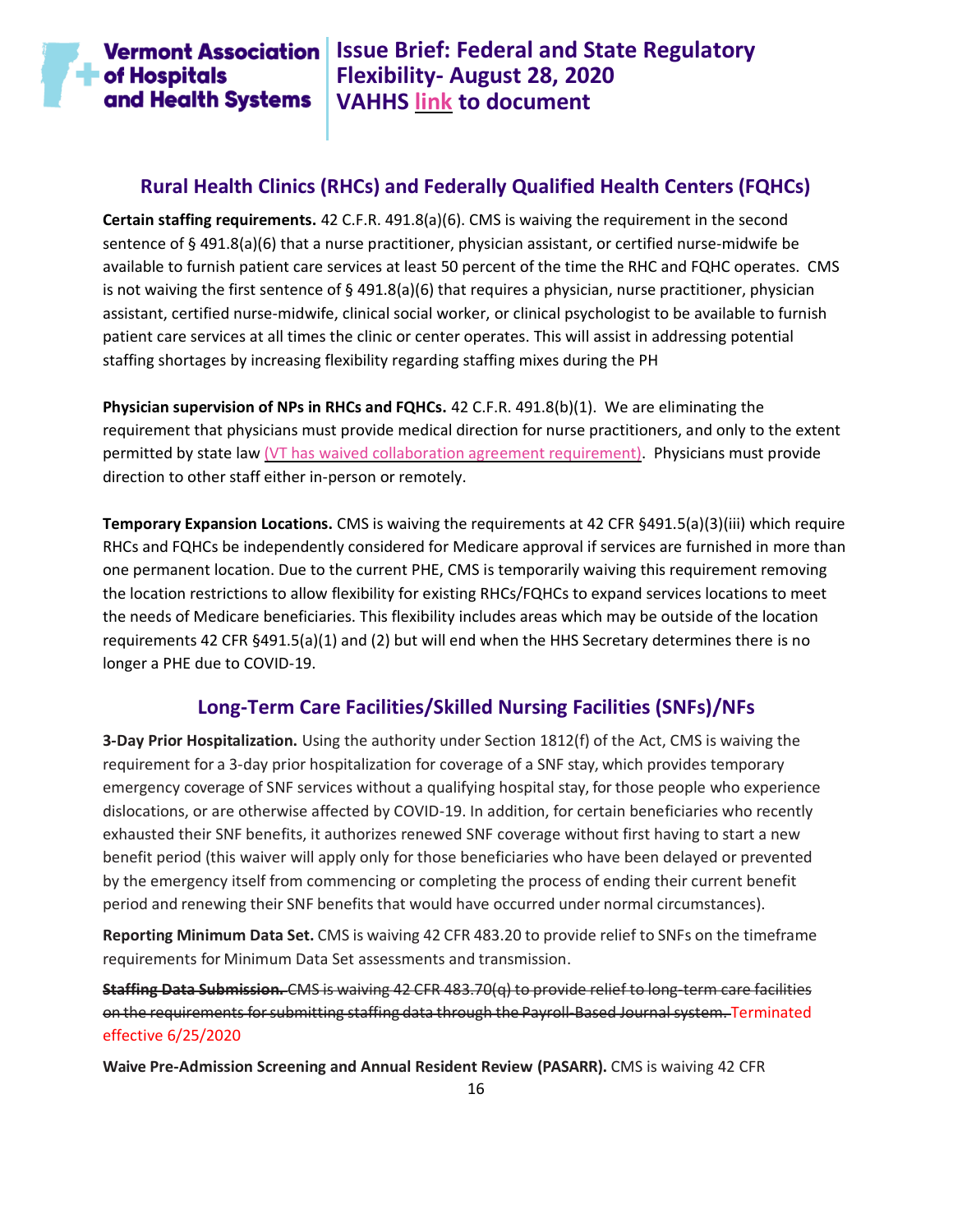### **Vermont Association** Issue Brief: Federal and State Regulatory **Flexibility- August 28, 2020 VAHHS [link](https://vahhs.org/coronavirus-resources-for-health-care-providers) to document**

483.20(k) allowing states and nursing homes to suspend these assessments for new residents for 30 days. After 30 days, new patients admitted to nursing homes with a mental illness (MI) or intellectual disability (ID) should be referred to State PASARR program for Level 2 Resident Review.

**Physical Environment.** CMS is waiving requirements related at 42 CFR 483.90, specifically the following:

Provided that the state has approved the location as one that sufficiently addresses safety and comfort for patients and staff, CMS is waiving requirements under § 483.90 to allow for a non-SNF building to be temporarily certified and available for use by a SNF in the event there are needs forisolation processes for COVID-19 positive residents, which may not be feasible in the existing SNF structure to ensure care and services during treatment for COVID-19 are available while protecting other vulnerable adults.

CMS believes this will also provide another measure that will free up inpatient care beds at hospitals for the most acute patients while providing beds for those still in need of care. CMS will waive certain conditions of participation and certification requirements for opening a NF if the state determines there is a need to quickly stand up a temporary COVID-19 isolation and treatment location**.**

CMS is also waiving requirements under 42 CFR 483.90 to temporarily allow for rooms in a long-term care facility not normally used as a resident's room, to be used to accommodate beds and residents for resident care in emergencies and situations needed to help with surge capacity. Rooms that may be used for this purpose include activity rooms, meeting/conference rooms, dining rooms, or other rooms, as long as residents can be kept safe, comfortable, and other applicable requirements for participation are met. This can be done so long as it is not inconsistent with a state's emergency

preparedness or pandemic plan, or as directed by the local or state health department.

**Resident Groups.** CMS is waiving the requirements at 42 CFR 483.10(f)(5), which ensure residents can participate in-person in resident groups. This waiver would only permit the facility to restrict inperson meetings during the national emergency given the recommendations of social distancing and limiting gatherings of more than ten people. Refraining from in-person gatherings will help prevent the spread ofCOVID-19.

**Training and Certification of Nurse Aides.** CMS is waiving the requirements at 42 CFR 483.35(d) (with the exception of 42 CFR 483.35(d)(1)(i)), which require that a SNF and NF may not employ anyone for longer than four months unless they met the training and certification requirements under § 483.35(d). CMS is waiving these requirements to assist in potential staffing shortages seen with the COVID-19 pandemic. To ensure the health and safety of nursing home residents, CMS is not waiving 42 CFR § 483.35(d)(1)(i), which requires facilities to not use any individual working as a nurse aide for more than four months, on a full-time basis, unless that individual is competent to provide nursing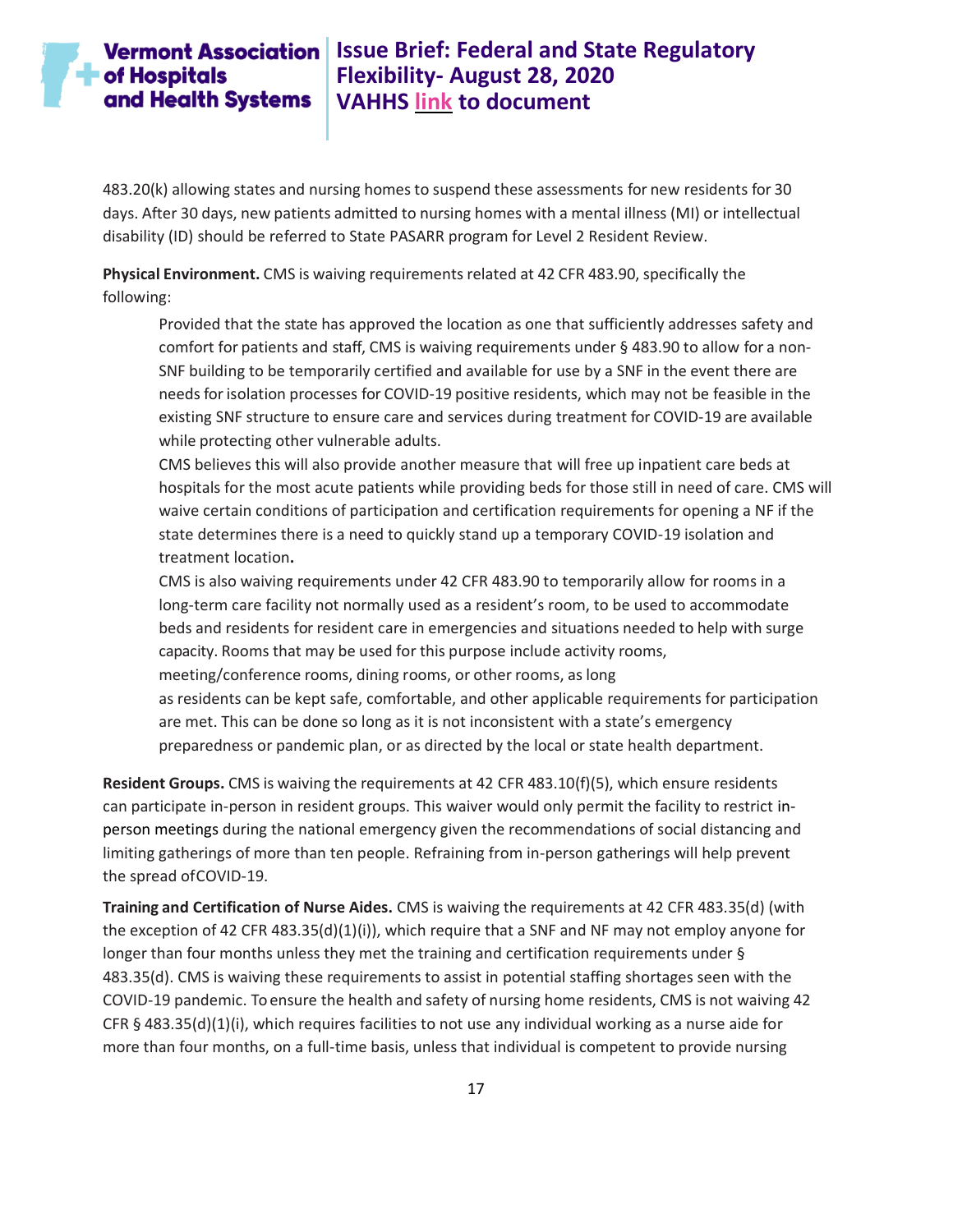# **Vermont Association** Issue Brief: Federal and State Regulatory **Flexibility- August 28, 2020 VAHHS [link](https://vahhs.org/coronavirus-resources-for-health-care-providers) to document**

and nursing related services. We further note that we are not waiving § 483.35(c), which requires facilities to ensure that nurse aides are able to demonstrate competency in skills and techniques necessary to care for residents' needs, as identified through resident assessments, and described in the plan of care.

**Physician Visits in Skilled Nursing Facilities/Nursing Facilities.** CMS is waiving the requirement in 42 CFR 483.30 for physicians and non-physician practitioners to perform in- person visits for nursing home residents and allow visits to be conducted, as appropriate, via telehealth options.

**Resident roommates and grouping.** CMS is waiving the requirements in 42 CFR 483.10(e) (5), (6), and (7) solely for the purposes of grouping or cohorting residents with respiratory illness symptoms and/or residents with a confirmed diagnosis of COVID-19, and separating them from residents who are asymptomatic or tested negative for COVID-19. This action waives a facility's requirements, under 42 CFR 483.10, to provide for a resident to share a room with his or her roommate of choice in certain circumstances, to provide notice and rationale for changing a resident's room, and to provide for a resident's refusal a transfer to another room in the facility. This aligns with CDC guidance to preferably place residents in locations designed to care for COVID-19 residents, to prevent the transmission of COVID-19 to other residents.

**Resident Transfer and Discharge.** CMS is waiving requirements in 42 CFR 483.10(c)(5); 483.15(c)(3), (c)(4)(ii), (c)(5)(i) and (iv), (c)(9), and (d); and **§** 483.21(a)(1)(i), (a)(2)(i), and (b) (2)(i) (with some exceptions) to allow a long term care (LTC) facility to transfer or discharge residents to another LTC facility solely for the following cohorting purposes:

Transferring residents with symptoms of a respiratory infection or confirmed diagnosis of COVID-19 to another facility that agrees to accept each specific resident, and is dedicated to the care of such residents;

Transferring residents without symptoms of a respiratory infection or confirmed to not have COVID-19 to another facility that agrees to accept each specific resident, and is dedicated to the care of such residents to prevent them from acquiring COVID-19; or

Transferring residents without symptoms of a respiratory infection to another facility that agrees to accept each specific resident to observe for any signs or symptoms of a respiratory infection over 14 days.

#### **Exceptions:**

These requirements are **only** waived in cases where the transferring facility receives confirmation that the receiving facility agrees to accept the resident to be transferred or discharged. Confirmation may be in writing or verbal. If verbal, the transferring facility needs to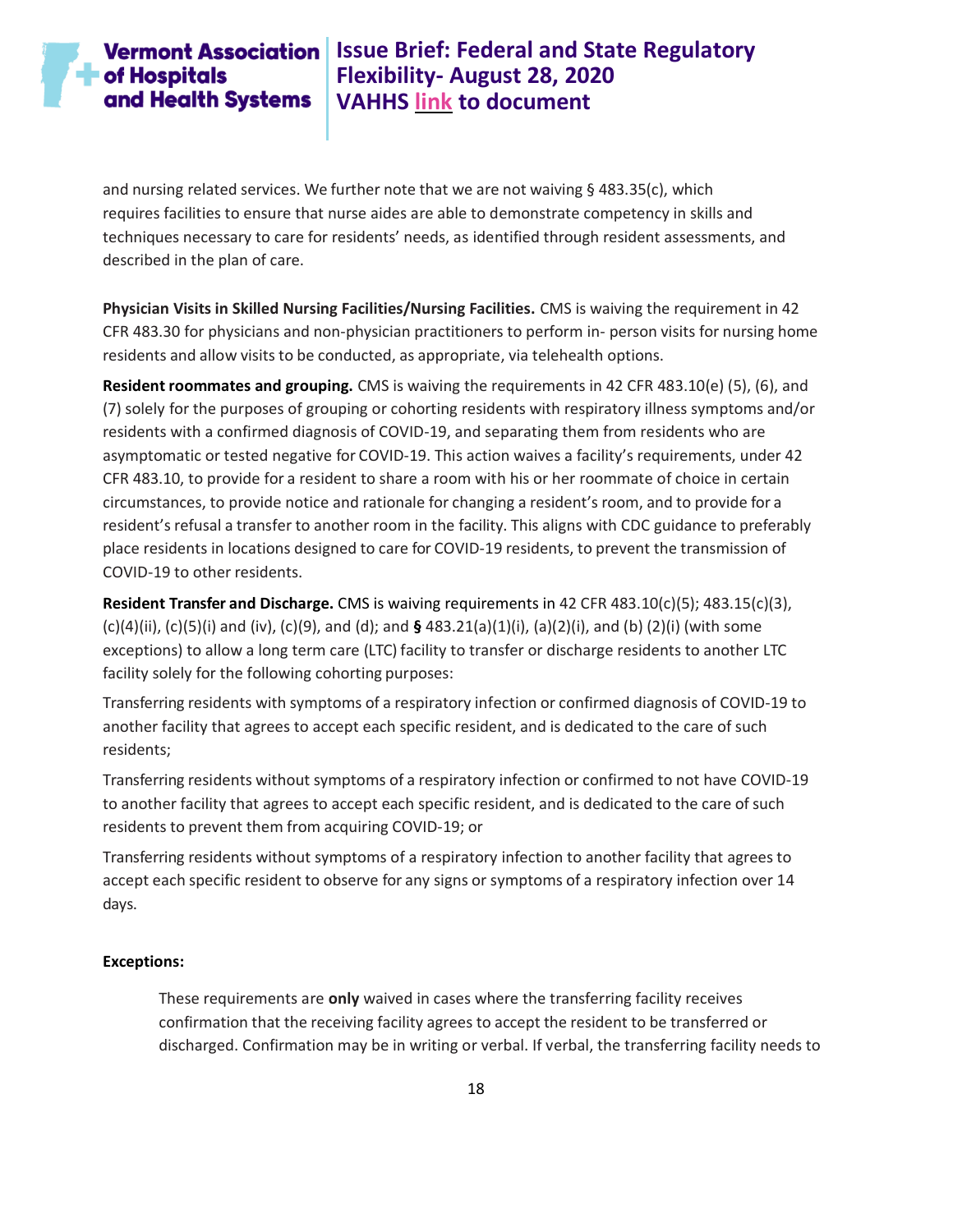# $\blacksquare$  of Hospitals and Health Systems

### **Vermont Association** Issue Brief: Federal and State Regulatory **Flexibility- August 28, 2020 VAHHS [link](https://vahhs.org/coronavirus-resources-for-health-care-providers) to document**

document the date, time and person that the receiving facility communicated agreement. In § 483.10, we are only waiving the requirement, under § 483.10(c)(5), that a facility provide advance notification of options relating to the transfer or discharge to another facility. Otherwise, all requirements related to § 483.10 are not waived. Similarly, in § 483.15, we are only waiving the requirement, under § 483.15(c)(3), (c)(4)(ii), (c)(5)(i) and (iv), and (d), for the written notice of transfer or discharge to be provided before the transfer or discharge. This notice must be provided as soon aspracticable.

In § 483.21, we are only waiving the timeframes for certain care planning requirements for residents who are transferred or discharged forthe purposes explained in 1–3 above. Receiving facilities should complete the required care plans as soon aspracticable,

and we expect receiving facilities to review and use the care plans for residents from the transferring facility, and adjust as necessary to protect the health and safety of the residents the apply to.

These requirements are also waived when the transferring residents to another facility, such as a COVID-19 isolation and treatment location, with the provision of services "under arrangements," as long as it is not inconsistent with a state's emergency preparedness or pandemic plan, or as directed by the local or state health department. In these cases, the transferring LTC facility need not issue a formal discharge, as it is still considered the provider and should bill Medicare normally for each day of care. The transferring LTC facility is then responsible for reimbursing the other provider that accepted its resident(s) during the emergency period.

If the LTC facility does not intend to provide services under arrangement, the

COVID-19 isolation and treatment facility is the responsible entity for Medicare billing purposes. The LTC facility should follow the procedures described in 40.3.4 of the Medicare Claims Processing Manual (**[https://www.cms.gov/Regulations-and-](https://www.cms.gov/Regulations-and-Guidance/Guidance/Manuals/Downloads/clm104c06.pdf)**

**[Guidance/Guidance/Manuals/Downloads/clm104c06.pdf](https://www.cms.gov/Regulations-and-Guidance/Guidance/Manuals/Downloads/clm104c06.pdf)**) to submit a discharge bill to Medicare. The COVID-19 isolation and treatment facility should then bill Medicare appropriately for the type of care it is providing for the beneficiary. If the COVID-19 isolation and treatment facility is not yet an enrolled provider, the facility should enroll through the provider enrollment hotline for the Medicare Administrative Contractor that services their geographic area to establish temporary Medicare billing privileges.

We remind LTC facilities that they are responsible for ensuring that any transfers (either within a facility, or to another facility) are conducted in a safe and orderly manner, and that each resident's health and safety is protected.

We also remind states that under 42 CFR 488.426(a)(1), in an emergency, the State has the authority to transfer Medicaid and Medicare residents to another facility.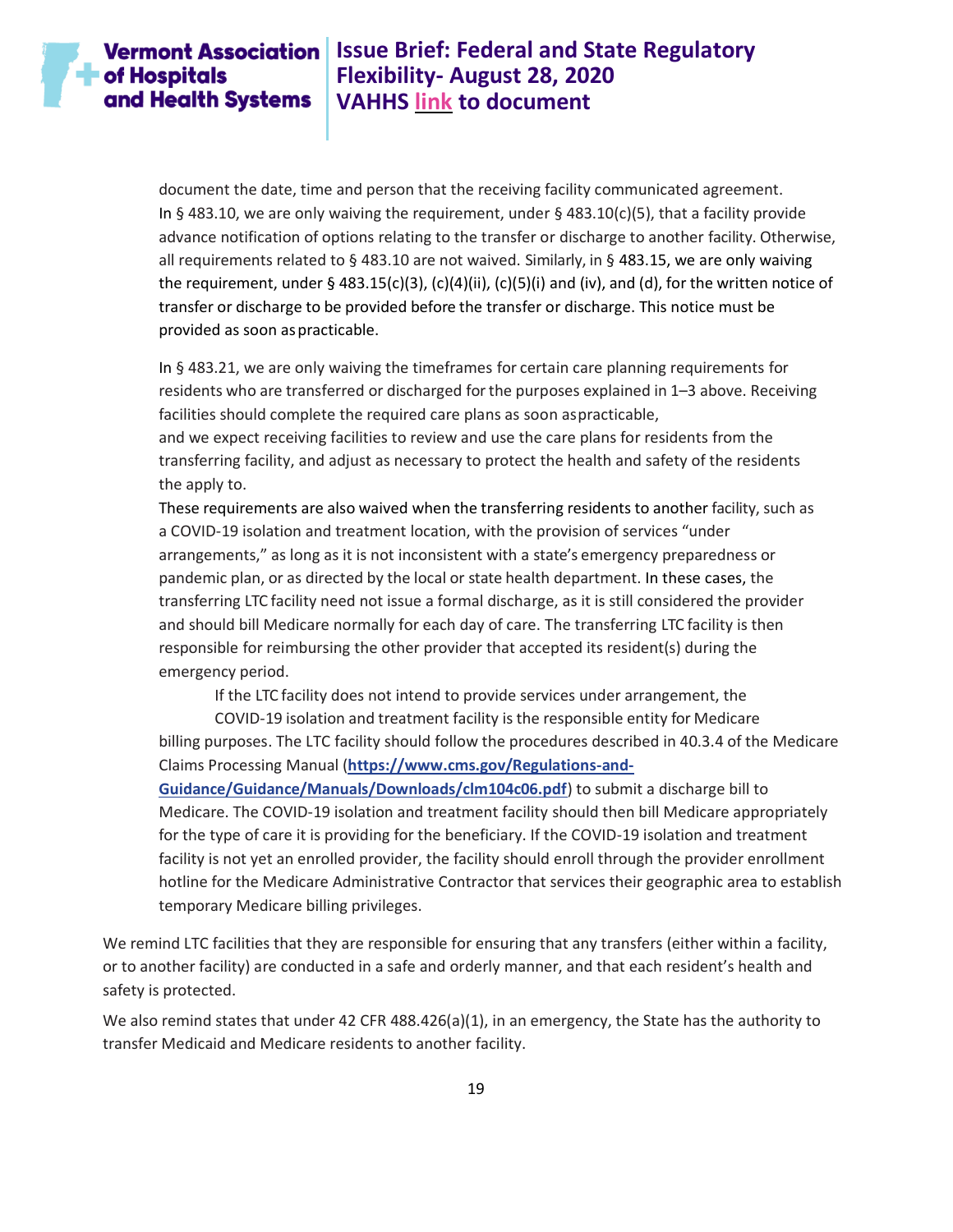### **Vermont Association | Issue Brief: Federal and State Regulatory Flexibility- August 28, 2020 VAHHS [link](https://vahhs.org/coronavirus-resources-for-health-care-providers) to document**

**Expanding availability of ESRD to Nursing Home Residents.** CMS is waiving the following requirements related to Nursing Home residents:

•Furnishing dialysis services on the main premises: ESRD requirements at 42 CFR §494.180(d) require dialysis facilities to provide services directly on its main premises or on other premises that are contiguous with the main premises. CMS is waiving this requirement to allow dialysis facilities to provide service to its patients in the nursing home or skilled nursing facility. CMS continues to require that services provided to these nursing home residents are under the direction of the same governing body and professional staff as the resident's usual Medicarecertified dialysis facility. Further, in order to ensure that care is safe, effective and is provided by trained and qualified personnel, CMS requires that the dialysis facility staff: furnish all dialysis care and services, provide all equipment and supplies necessary, maintain equipment and supplies in the nursing home, and complete all equipment maintenance, cleaning and disinfection using appropriate infection control procedures and manufacturer's instructions for use.

•Clarification for billing procedures. Typically, ESRD beneficiaries are transported from a SNF/NF to an ESRD facility to receive renal dialysis services. In an effort to keep patients in their SNF/NF and decrease their risk of being exposed to COVID-19, ESRD facilities may temporarily furnish renal dialysis services to ESRD beneficiaries in the SNF/NF instead of the offsite ESRD facility. The in-center dialysis center should bill Medicare using Condition Code 71 (Full care unit. Billing for a patient who received staff-assisted dialysis services in a hospital or renal dialysis facility). The incenter dialysis center should also apply condition code DR to claims if all the treatments billed on the claim meet this condition or modifier CR on the line level to identify individual treatments meeting this condition. The ESRD provider would need to have their trained personnel administer the treatment in the SNF/ NF. In addition, the provider must follow the CFCs. In particular, under the CFCs is the requirement that to use a dialysis machine, the FDA-approved labeling must be adhered to § 494.100 and it must be maintained and operated in accordance with the manufacturer's recommendations (§ 494.60) and follow infection control requirements at § 494.

**Physician Services.** CMS is providing relief to long-term care facilities related to provision of physician services throughthe following actions:

• **Physician Delegation of Tasks in SNFs**.42 CFR 483.30(e)(4). CMS is waiving the requirement in § 483.30(e)(4) that prevents a physician from delegating a task when the regulations specify that the physician must perform it personally.This waiver gives physicians the ability to delegate any tasks to a physician assistant, nurse practitioner, or clinical nurse specialist who meets the applicable definition in 42 CFR 491.2 or, in the case of a clinical nurse specialist, is licensed as such by the State and is acting within the scope ofpractice laws as defined by State law. We are temporarily modifying this regulation to specify that any task delegated under this waiver must continue to be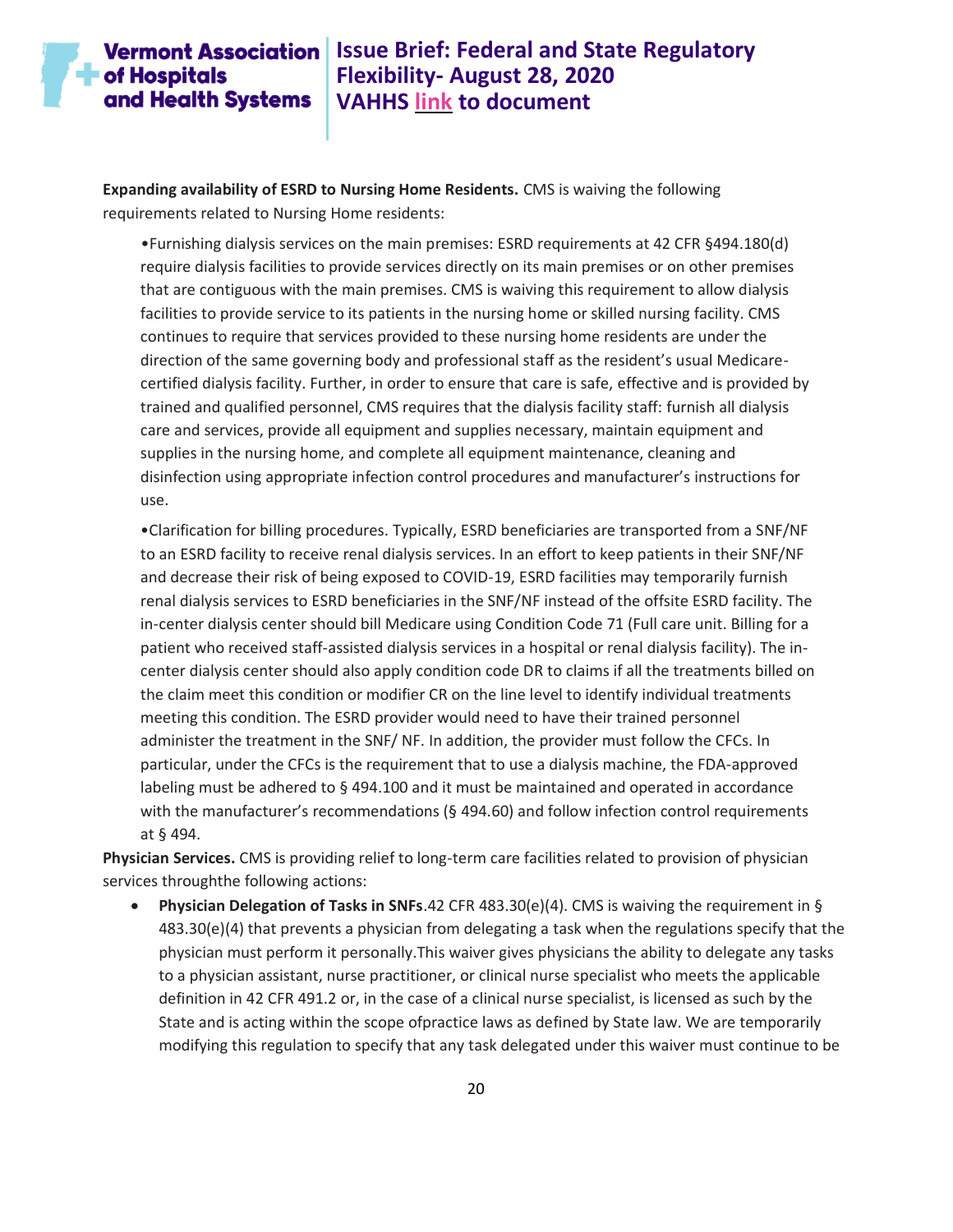### **Vermont Association** Issue Brief: Federal and State Regulatory **Flexibility- August 28, 2020 VAHHS [link](https://vahhs.org/coronavirus-resources-for-health-care-providers) to document**

under the supervision of the physician.This waiver does not include the provision of § 483.30(e)(4) that prohibits a physician from delegating a task when the delegation is prohibited under State law or by the facility's own policy.

- **Physician Visits**. 42 CFR 483.30(c)(3). CMS is waiving the requirement at § 483.30(c)(3) that all required physician visits (not already exempted in  $\S$  483.30(c)(4) and (f)) must be made by the physician personally. We are modifying this provision to permit physicians to delegate any required physician visit to a nurse practitioner (NPs), physician assistant, or clinical nurse specialist who is not an employee of the facility, who is working in collaboration with a physician, and who is licensed by the State and performing within the state's scope of practice laws.
- **Note to Facilities.** These actions will assist in potential staffing shortages, maximize the use of medical personnel, and protect the health and safety of residents during the PHE.We note that we are not waiving the requirements for the frequency of required physician visits at § 483.30(c)(1). As set out above, we have only modified the requirement to allow for the requirement to be met by an NP, physician assistant, or clinical nurse specialist, and via telehealth or other remote communication options, as appropriate.In addition, we note that we are not waiving our requirements for physician supervision in § 483.30(a)(1), and the requirement at § 483.30(d)(3) for the facility to provide or arrange for the provision of physician services 24 hours a day, in case of an emergency. It is important that the physician be available for consultation regarding a resident's care.

**Quality Assurance and Performance Improvement (QAPI).** (New since 4/21 Release) CMS is modifying certain requirements in 42 CFR §483.75, which requires long-term care facilities to develop, implement, evaluate, and maintain an effective, comprehensive, data-driven QAPI program. Specifically, CMS is modifying §483.75(b)–(d) and (e)(3) to the extent necessary to narrow the scope of the QAPI program to focus on adverse events and infection control. This will help ensure facilities focus on aspects of care delivery most closely associated with COVID-19 during the PHE.

**In-Service Training.** (New since 4/21 Release) CMS is modifying the nurse aide training requirements at §483.95(g)(1) for SNFs and NFs, which requires the nursing assistant to receive at least 12 hours of inservice training annually. In accordance with section 1135(b)(5) of the Act, we are postponing the deadline for completing this requirement throughout the COVID-19 PHE until the end of the first full quarter after the declaration of the PHE concludes.

**Detailed Information Sharing for Discharge Planning for Long-Term Care (LTC) Facilities.** (New since 4/21 Release) CMS is waiving the discharge planning requirement in  $\S 483.21(c)(1)(viii)$ , which requires LTC facilities to assist residents and their representatives in selecting a post-acute care provider using data, such as standardized patient assessment data, quality measures and resource use. This temporary waiver is to provide facilities the ability to expedite discharge and movement of residents among care settings. CMS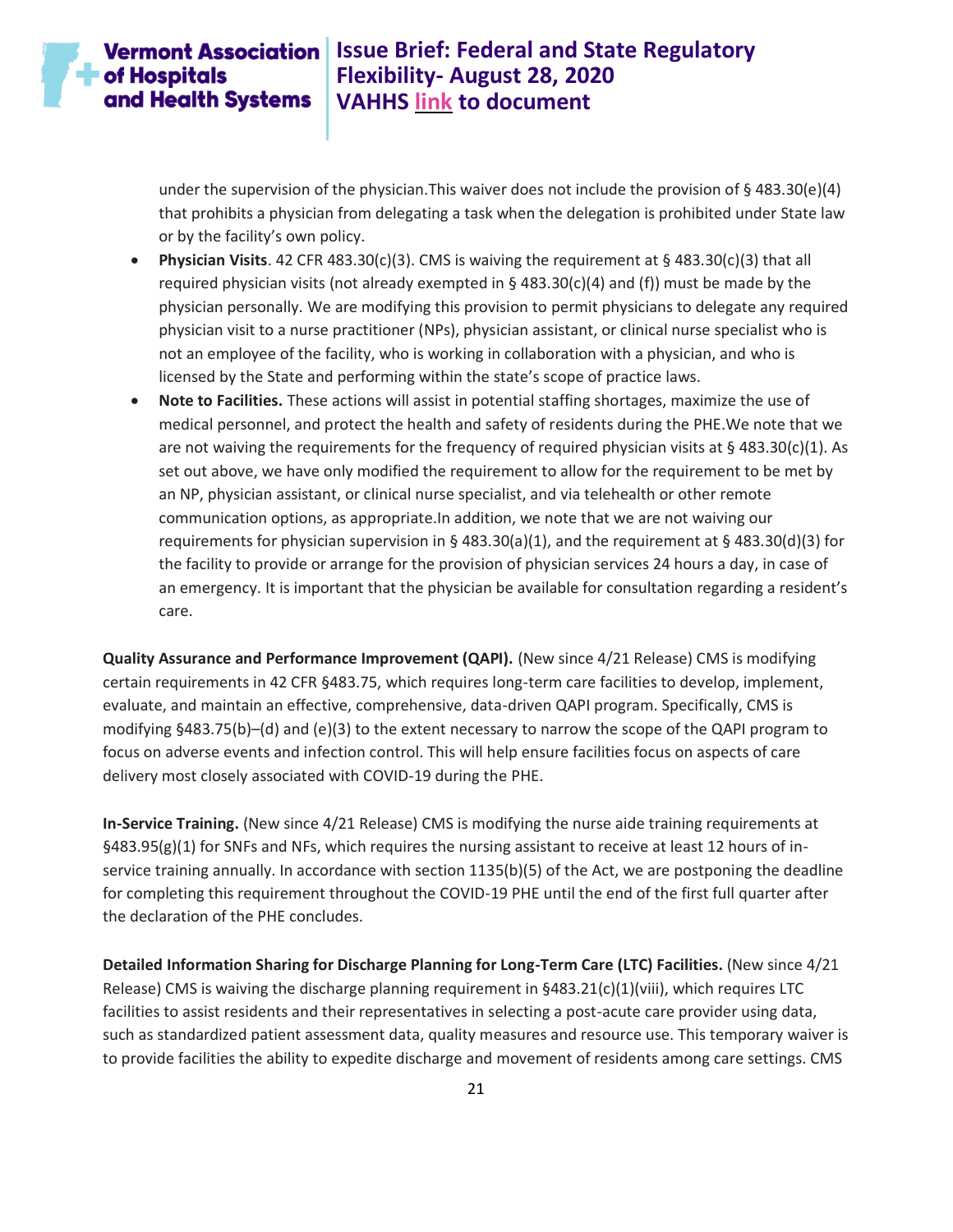# **Vermont Association** Issue Brief: Federal and State Regulatory **Flexibility- August 28, 2020 VAHHS [link](https://vahhs.org/coronavirus-resources-for-health-care-providers) to document**

is maintaining all other discharge planning requirements, such as but not limited to, ensuring that the discharge needs of each resident are identified and result in the development of a discharge plan for each resident; involving the interdisciplinary team, as defined at 42 CFR §483.21(b)(2)(ii), in the ongoing process of developing the discharge plan address the resident's goals of care and treatment preferences.

**Clinical Records.** (New since 4/21 Release) Pursuant to section 1135(b)(5) of the Act, CMS is modifying the requirement at 42 CFR §483.10(g)(2)(ii) which requires long-term care (LTC) facilities to provide a resident a copy of their records within two working days (when requested by the resident). Specifically, CMS is modifying the timeframe requirements to allow LTC facilities ten working days to provide a resident's record rather than two working days.

**Paid Feeding Assistants.** CMS is modifying the requirements at 42 CFR §§ 483.60(h)(1)(i) and 483.160(a) regarding required training of paid feeding assistants. Specifically, CMS is modifying the minimum timeframe requirements in these sections, which require this training to be a minimum of 8 hours. CMS is modifying to allow that the training can be a minimum of 1 hour in length. CMS is not waiving any other requirements under 42 CFR §483.60(h) related to paid feeding assistants or the required training content at 42 CFR §483.160(a)(1)-(8), which contains infection control training and other elements. Additionally, CMS is also not waiving or modifying the requirements at 42 CFR §483.60(h)(2)(i), which requires that a feeding assistant must work under the supervision of a registered nurse (RN) or licensed practical nurse (LPN).

### **Home Health Agencies (HHAs)**

<span id="page-21-0"></span>**Requests for Anticipated Payment (RAPs).** CMS is allowing Medicare Administrative Contractors (MACs) to extend the auto-cancellation date of Requests for Anticipated Payment (RAPs) during emergencies.

**Reporting.** CMS is providing relief to HHAs on the timeframesrelated to OASIS Transmission through the following actions below**:**

- Extending the 5-day completion requirement forthe comprehensive assessment to 30 days.
- Waiving the 30-day OASIS submission requirement. Delayed submission is permitted during the PHE.

**Initial Assessments and Homebound Status.** CMS is waiving the requirements at 42 CFR §484.55(a) to allow HHAs to perform Medicare-covered initial assessments and determine patients' homebound status remotely or by record review.

**Waive onsite visits for HHA Aide Supervision.** CMS is waiving the requirements at 42CFR §484.80(h), which require a nurse to conduct an onsite visit every two weeks. This would include waiving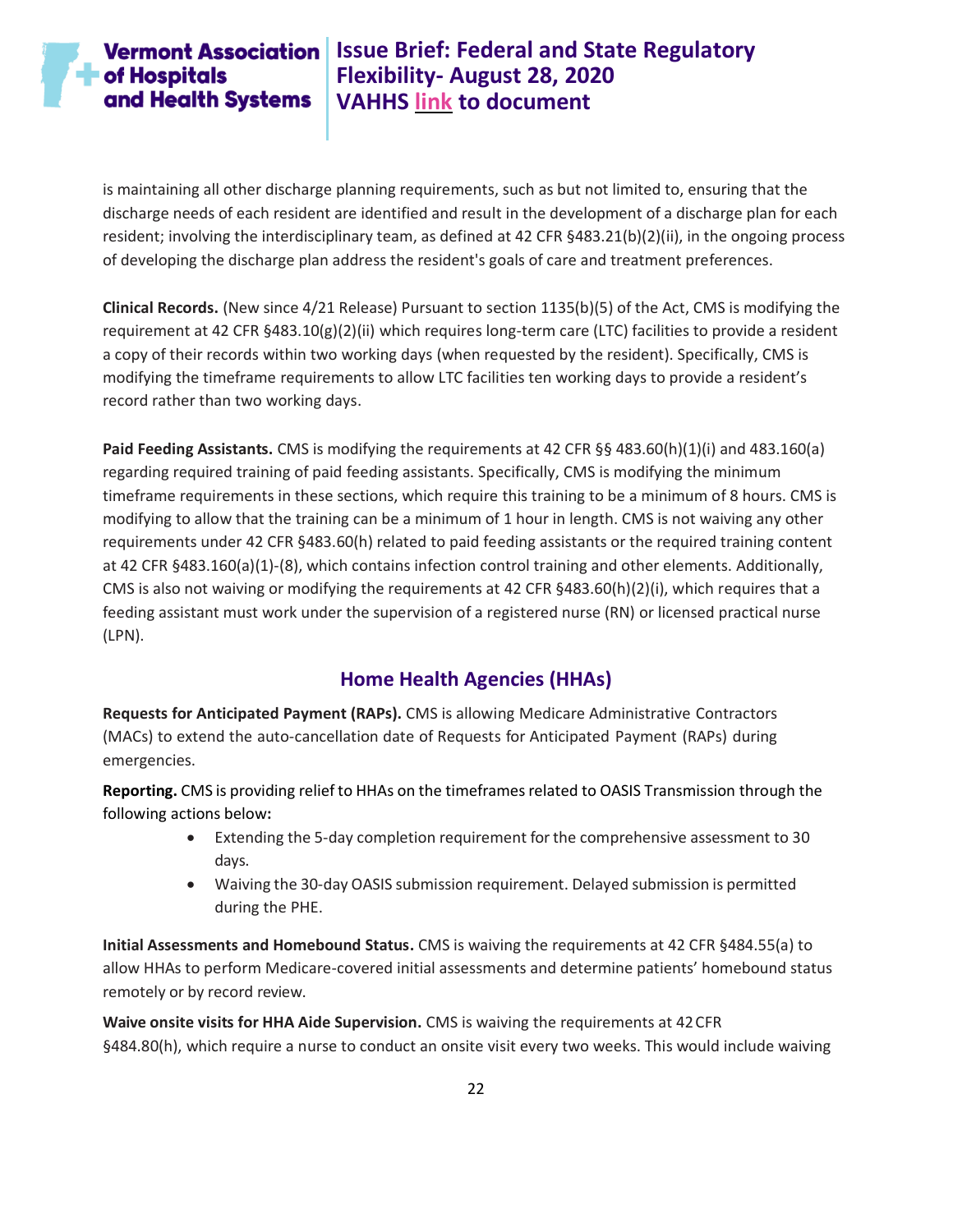# **Vermont Association** Issue Brief: Federal and State Regulatory **Flexibility- August 28, 2020 VAHHS [link](https://vahhs.org/coronavirus-resources-for-health-care-providers) to document**

the requirements for a nurse or other professional to conduct an onsite visit every two weeks to evaluate if aides are providing care consistent with the care plan, as this may not be physically possible for a period of time. This waiver is also temporarily suspending the 2-week aide supervision by a registered nurse for home health agencies requirement at §484.80(h)(1), but virtual supervision is encouraged during the period of the waiver**.**

#### **Allow occupational therapists (OTs) to perform initial and comprehensive assessment for all patients.**

42 C.F.R. 484.55(a)(2) and 484.55(b)(3). CMS is waiving the requirement that OTs may only perform the initial and comprehensive assessment if occupational therapy is the service that establishes eligibility for the patient to be receiving home health care. This temporary blanket modification allows OTs to perform the initial and comprehensive assessment for all patients receiving therapy services as part of the plan of care, to the extent permitted under state law, regardless of whether occupational therapy is the service that establishes eligibility. The existing regulations at § 484.55(a) and (b)(2) would continue to apply that OTs and other therapists would not be permitted to perform assessments in nursing only case

**12-hour Annual In-Service Training Requirement for Home Health Aides.** (New since 4/21 Release) CMS is modifying the requirement at 42 C.F.R. §484.80(d) that home health agencies must assure that each home health aide receives 12 hours of in-service training in a 12-month period. In accordance with section 1135(b)(5) of the Act, we are postponing the deadline for completing this requirement throughout the COVID-19 PHE until the end of the first full 17 04/29/2020 quarter after the declaration of the PHE concludes. This will allow aides and the registered nurses (RNs) who teach in-service training to spend more time delivering direct patient care and additional time for staff to complete this requirement.

**Detailed Information Sharing for Discharge Planning for Home Health Agencies.** (New since 4/21 Release) CMS is waiving the requirements of 42 CFR §484.58(a) to provide detailed information regarding discharge planning, to patients and their caregivers, or the patient's representative in selecting a postacute care provider by using and sharing data that includes, but is not limited to, (another) home health agency (HHA), skilled nursing facility (SNF), inpatient rehabilitation facility (IRF), and long-term care hospital (LTCH) quality measures and resource use measures.

> • This temporary waiver provides facilities the ability to expedite discharge and movement of residents among care settings. CMS is maintaining all other discharge planning requirements.

**Clinical Records:** (New since 4/21 Release) In accordance with section 1135(b)(5) of the Act, CMS is extending the deadline for completion of the requirement at 42 CFR §484.110(e), which requires HHAs to provide a patient a copy of their medical record at no cost during the next visit or within four business days (when requested by the patient). Specifically, CMS will allow HHAs ten business days to provide a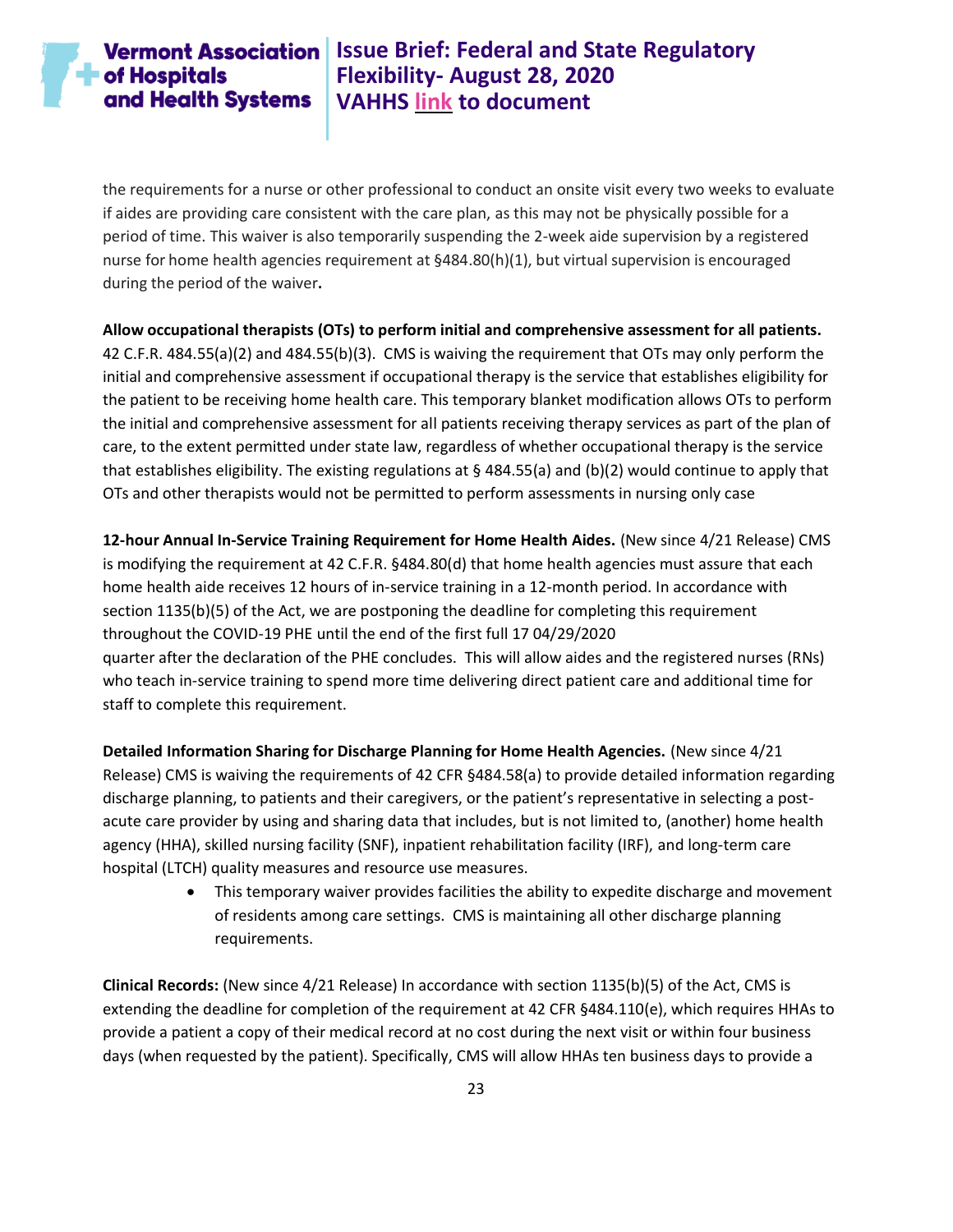

**Vermont Association** Issue Brief: Federal and State Regulatory **Flexibility- August 28, 2020 VAHHS [link](https://vahhs.org/coronavirus-resources-for-health-care-providers) to document**

patient's clinical record, instead of four.

#### **Home Health Agencies and Hospice**

<span id="page-23-0"></span>**Training and Assessment of Aides:** (New since 4/21 Release) CMS is waiving the requirement at 42 CFR §418.76(h)(2) for Hospice and 42 CFR §484.80(h)(1)(iii) for HHAs, which require a registered nurse, or in the case of an HHA a registered nurse or other appropriate skilled professional (physical therapist/occupational therapist, speech language pathologist) to make an annual onsite supervisory visit (direct observation) for each aide that provides services on behalf of the agency. In accordance with section 1135(b)(5) of the Act, we are postponing completion of these visits. All postponed onsite assessments must be completed by these professionals no later than 60 days after the expiration of the PHE.

**Quality Assurance and Performance Improvement (QAPI).** (New since 4/21 Release) CMS is modifying the requirement at 42 CFR §418.58 for Hospice and §484.65 for HHAs, which requires these providers to develop, implement, evaluate, and maintain an effective, ongoing, hospice/HHA-wide, data-driven QAPI program. Specifically, CMS is modifying the requirements at §418.58(a)–(d) and §484.65(a)–(d) to narrow the scope of the QAPI program to concentrate on infection control issues, while retaining the requirement that remaining activities should continue to focus on adverse events. This modification decreases burden associated with the development and maintenance of a broad-based QAPI program, allowing the providers to focus efforts on aspects of care delivery most closely associated with COVID-19 and tracking adverse events during the PHE. The requirement that HHAs and hospices maintain an effective, ongoing, agencywide, data-driven quality assessment and performance improvement program will remain.

#### **Hospice**

<span id="page-23-1"></span>**Waive Requirement for Hospices to Use Volunteers**. CMS is waiving the requirement at 42 CFR §418.78(e) that hospices are required to use volunteers (including at least 5% of patient care hours). It is anticipated that hospice volunteer availability and use will be reduced related to COVID-19 surge and potential quarantine.

**Comprehensive Assessments.** CMS is waiving certain requirements at 42 CFR §418.54 related to updating comprehensive assessments of patients. This waiver applies the timeframes for updates to the comprehensive assessment found at §418.54(d). Hospices must continue to complete the required assessments and updates, however, the timeframes for updating the assessment may be extended from 15 to 21 days.

**Waive Non-Core Services.** CMS is waiving the requirement for hospices to provide certain non-core hospice services during the national emergency, including the requirements at 42 CFR §418.72 for physical therapy, occupational therapy, and speech-languagepathology.

**Waived Onsite Visits for Hospice Aide Supervision.** CMS is waiving the requirements at 42 CFR §418.76(h), which require a nurse to conduct an onsite supervisory visit every two weeks. This would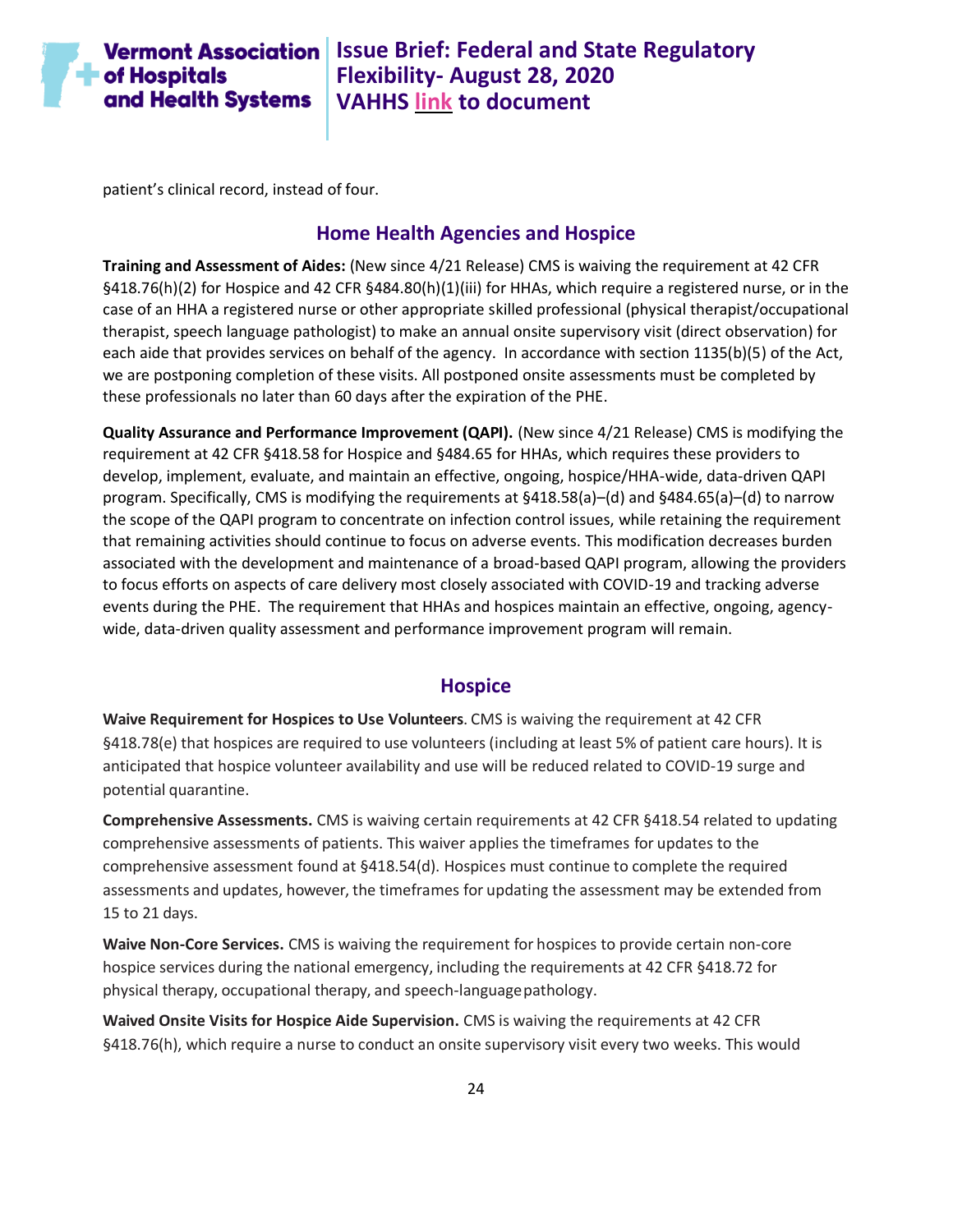# $\blacksquare$  of Hospitals and Health Systems

# **Vermont Association** Issue Brief: Federal and State Regulatory **Flexibility- August 28, 2020 VAHHS [link](https://vahhs.org/coronavirus-resources-for-health-care-providers) to document**

include waiving the requirements for a nurse or other professional to conduct an onsite visit every two weeks to evaluate if aides are providing care consistent with the care plan, as this may not be physically possible for a period of time.

**Hospice aide competency testing allow use of pseudo patients.** 42 C.F.R. 418.76(c)(1). CMS is temporarily modifying the requirement in § 418.76(c)(1) that a hospice aide must be evaluated by observing an aide's performance of certain tasks with a patient. This modification allows hospices to utilize pseudo patients such as a person trained to participate in a role-play situation or a computerbased mannequin device, instead of actual patients, in the competency testing of hospice aides for those tasks that must be observed being performed on a patient. This increases the speed of performing competency testing and allows new aides to begin serving patients more quickly without affecting patient health and safety during the public health emergency (PHE).

**12-hour annual in-service training requirement for hospice aides.** 42 C.F.R. 418.76(d). CMS is waiving the requirement that hospices must assure that each hospice aide receives 12 hours of in-service training in a 12-month period. This allows aides and the registered nurses (RNs) who teach in-service training to spend more time delivering direct patient care.

**Annual Training.** (New since 4/21 Release) CMS is modifying the requirement at 42 CFR §418.100(g)(3), which requires hospices to annually assess the skills and competence of all individuals furnishing care and provide in-service training and education programs where required. Pursuant to section 1135(b)(5) of the Act, we are postponing the deadline for completing this requirement throughout the COVID-19 PHE until the end of the first full quarter after the declaration of the PHE concludes. This does not alter the minimum personnel requirements at 42 CFR §418.114. Selected hospice staff must complete training and have their competency evaluated in accordance with unwaived provisions of 42 CFR Part 418

### **Physical Environment for Multiple Providers/Suppliers**

<span id="page-24-0"></span>**Inspection, Testing & Maintenance (ITM) under the Physical Environment Conditions of Participation:** CMS is waiving certain physical environment requirements for Hospitals, CAHs, inpatient hospice, ICF/IIDs, and SNFs/NFs to reduce disruption of patient care and potential exposure/transmission of COVID-19. The physical environment regulations require that facilities and equipment be maintained to ensure an acceptable level of safety and quality. CMS will permit facilities to adjust scheduled inspection, testing and maintenance (ITM) frequencies and activities for facility and medical equipment.

#### **Specific Physical Environment Waiver Information:**

• 42 CFR §482.41(d) for hospitals, §485.623(b) for CAH, §418.110(c)(2)(iv) for inpatient hospice, §483.470(j) for ICF/IID; and §483.90 for SNFs/NFs all require these facilities and their equipment to be maintained to ensure an acceptable level of safety and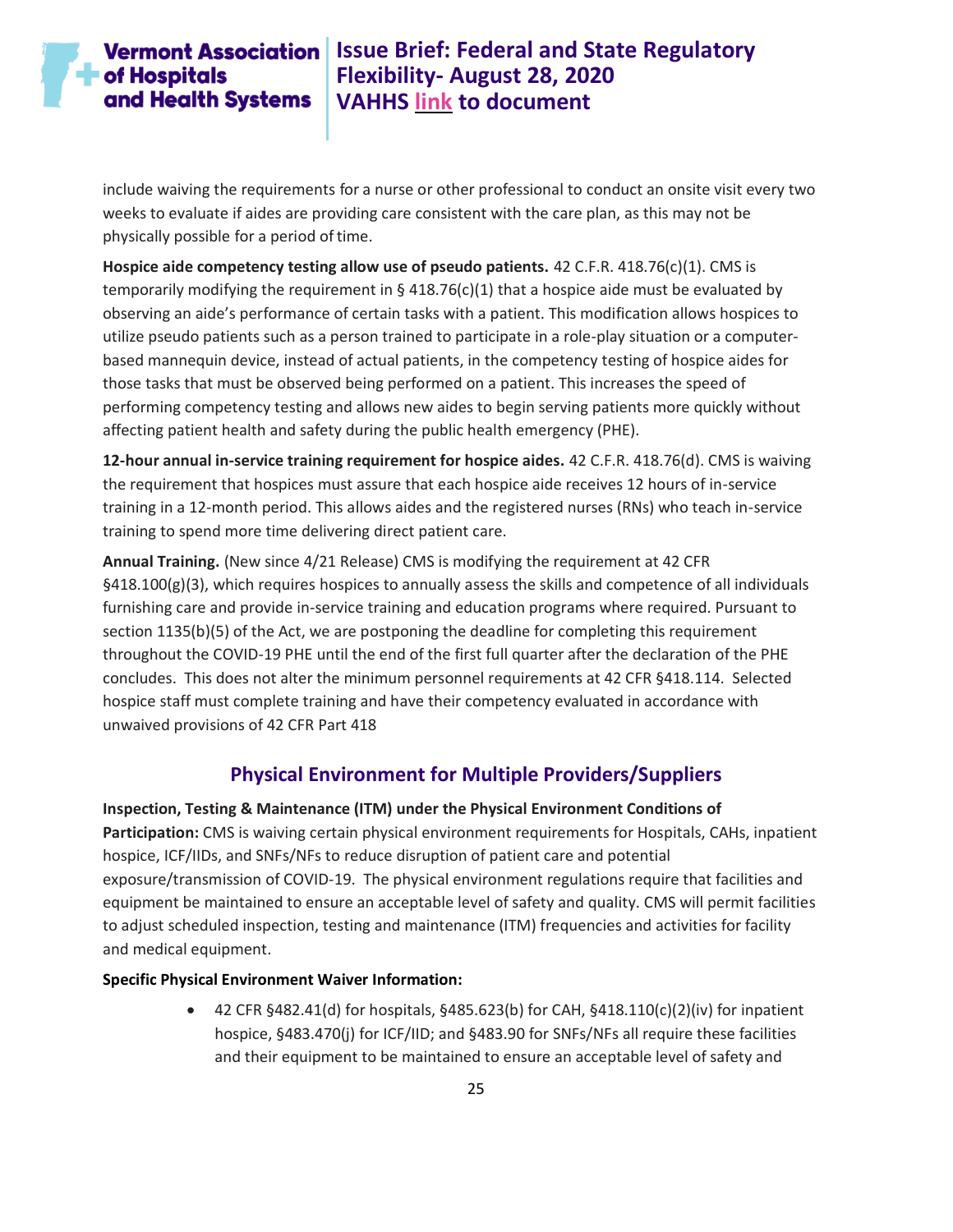# $\blacksquare$  of Hospitals and Health Systems

# **Vermont Association** Issue Brief: Federal and State Regulatory **Flexibility- August 28, 2020 VAHHS [link](https://vahhs.org/coronavirus-resources-for-health-care-providers) to document**

quality. CMS is temporarily modifying these requirements to the extent necessary to permit these facilities to adjust scheduled inspection, testing and maintenance (ITM) frequencies and activities for facility and medical equipment.

- 42 CFR  $§$ 482.41(b)(1)(i) and (c) for hospitals,  $§$ 485.623(c)(1)(i) and (d) for CAHs, §482.41(d)(1)(i) and (e) for inpatient hospices, §483.470(j)(1)(i) and (5)(v) for ICF/IIDs, and §483.90(a)(1)(i) and (b) for SNFs/NFs require these facilities to be in compliance with the Life Safety Code (LSC) and Health Care Facilities Code (HCFC). CMS is temporarily modifying these provisions to the extent necessary to permit these facilities to adjust scheduled ITM frequencies and activities required by the LSC and HCFC. The following LSC and HCFC ITM are considered critical are not included in this waiver:
	- o Sprinkler system monthly electric motor-driven and weekly diesel enginedriven fire pump testing.
	- o Portable fire extinguisher monthly inspection.
	- o Elevators with firefighters' emergency operations monthly testing.
	- o Emergency generator 30 continuous minute monthly testing and associated transfer switch monthly testing.
	- o Means of egress daily inspection in areas that have undergone construction, repair, alterations or additions to ensure its ability to be used instantly in case of emergency.
- 42 CFR §482.41(b)(9) for hospitals, §485.623(c)(7) for CAHs, §418.110(d)(6) for inpatient hospices, §483.470(e)(1)(i) for ICF/IIDs, and §483.90(a)(7) for SNFs/NFs require these facilities to have an outside window or outside door in every sleeping room. CMS will permit a waiver of these outside window and outside door requirements to permit these providers to utilize facility and non-facility space that is not normally used for patient care to be utilized for temporary patient care or quarantine.

### **End- Stage Renal Dialysis (ESRD) Facilities**

<span id="page-25-0"></span>**Training Program and Periodic Audits.** CMS is waiving the requirement at 42 CFR §494.40(a) related to the condition on Water & Dialysate Quality, specifically that on-time periodic audits for operators of the water/dialysate equipment are waived to allow for flexibilities.

**Defer Equipment Maintenance & Fire Safety Inspections.** CMS is waiving the requirement at 42 CFR §494.60(b) for on-time preventive maintenance of dialysis machines and ancillary dialysis equipment. Additionally, CMS is also waiving the requirements under §494.60(d) which requires ESRD facilities to conduct on-time fire inspections. These waivers are intended to ensure that dialysis facilities are able to focus on the operations related to the Public Health Emergency.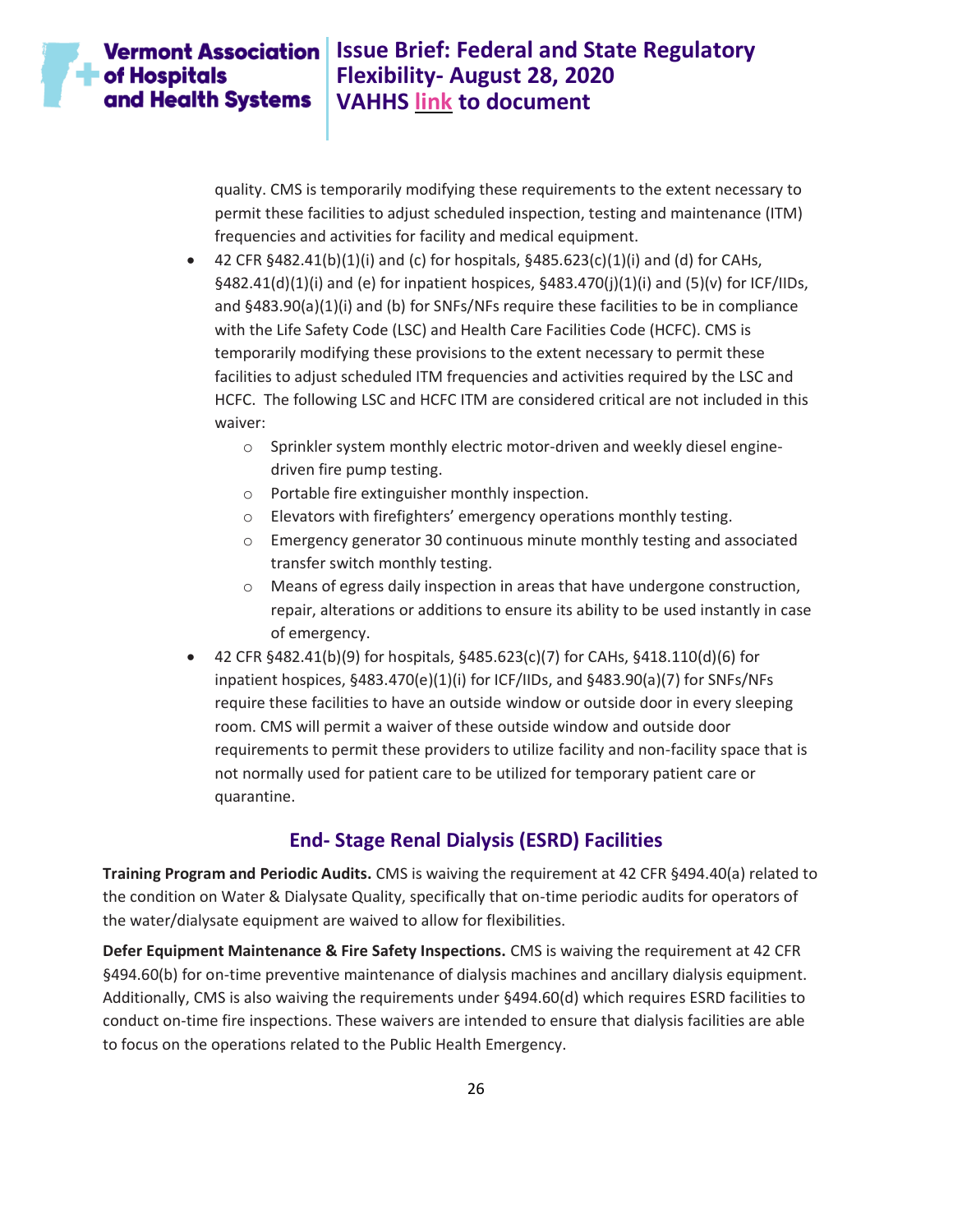# **Vermont Association | Issue Brief: Federal and State Regulatory Flexibility- August 28, 2020 VAHHS [link](https://vahhs.org/coronavirus-resources-for-health-care-providers) to document**

**Emergency Preparedness.** CMS is waiving the requirements at 42 CFR §494.62(d)(1)(iv) which requires ESRD facilities to demonstrate as part of their Emergency Preparedness Training and Testing Program, that staff can demonstrate that, at a minimum, its patient care staff maintains current CPR certification. CMS is waiving the requirement for maintenance of CPR certification during the COVID-19 emergency due to the limited availability of CPR classes.

**Ability to Delay Some Patient Assessments.** CMS is not waiving subsections (a) or (c) of 42 CFR §494.80, but is waiving the following requirements at 42 CFR §494.80(b) related to the frequency of assessments for patients admitted to the dialysis facility. CMS is waiving the "on-time" requirements for the initial and follow up comprehensive assessments within the specified timeframes as noted below. This waiver applies to assessments conducted by members of the interdisciplinary team, including: a registered nurse, a physician treating the patient for ESRD, a social worker, and a dietitian. These waivers are intended to ensure that dialysis facilities are able to focus on the operations related to the Public Health Emergency. Specifically, CMS is waiving:

•§494.80(b)(1): An initial comprehensive assessment must be conducted on all new patients (that is, all admissions to a dialysis facility), within the latter of 30 calendar days or 13 outpatient hemodialysis sessions beginning with the first outpatient dialysis session.

•§494.80(b)(2): A follow up comprehensive reassessment must occur within 3 months after the completion of the initial assessment to provide information to adjust the patient's plan of care specified in §494.90.

**Time Period for Initiation of Care Planning and Monthly Physician Visits.** CMS is modifying two requirements related to care planning, specifically:

•42 CFR §494.90(b)(2): CMS is modifying the requirement that requires the dialysis facility to implement the initial plan of care within the latter of 30 calendar days after admission to the dialysis facility or 13 outpatient hemodialysis sessions beginning with the first outpatient dialysis session. This modification will also apply to the requirement for monthly or annual updates of the plan of care within 15 days of the completion of the additional patient assessments.

•§494.90(b)(4): CMS is modifying the requirement that requires the ESRD dialysis facility to ensure that all dialysis patients are seen by a physician, nurse practitioner, clinical nurse specialist, or physician's assistant providing ESRD care at least monthly, and periodically while the hemodialysis patient is receiving in-facility dialysis. CMS is waiving the requirement for a monthly in-person visit if the patient is considered stable and also recommends exercising telehealth flexibilities, e.g. phone calls, to ensure patient safety.

**Dialysis Home Visits to Assess Adaptation and Home Dialysis Machine Designation**. CMS is waiving the requirement at 42 CFR  $§$ 494.100(c)(1)(i) which requires the periodic monitoring of the patient's home adaptation, including visits to the patient's home by facility personnel. For more information on existing flexibilities for in-center dialysis patients to receive their dialysis treatments in the home, or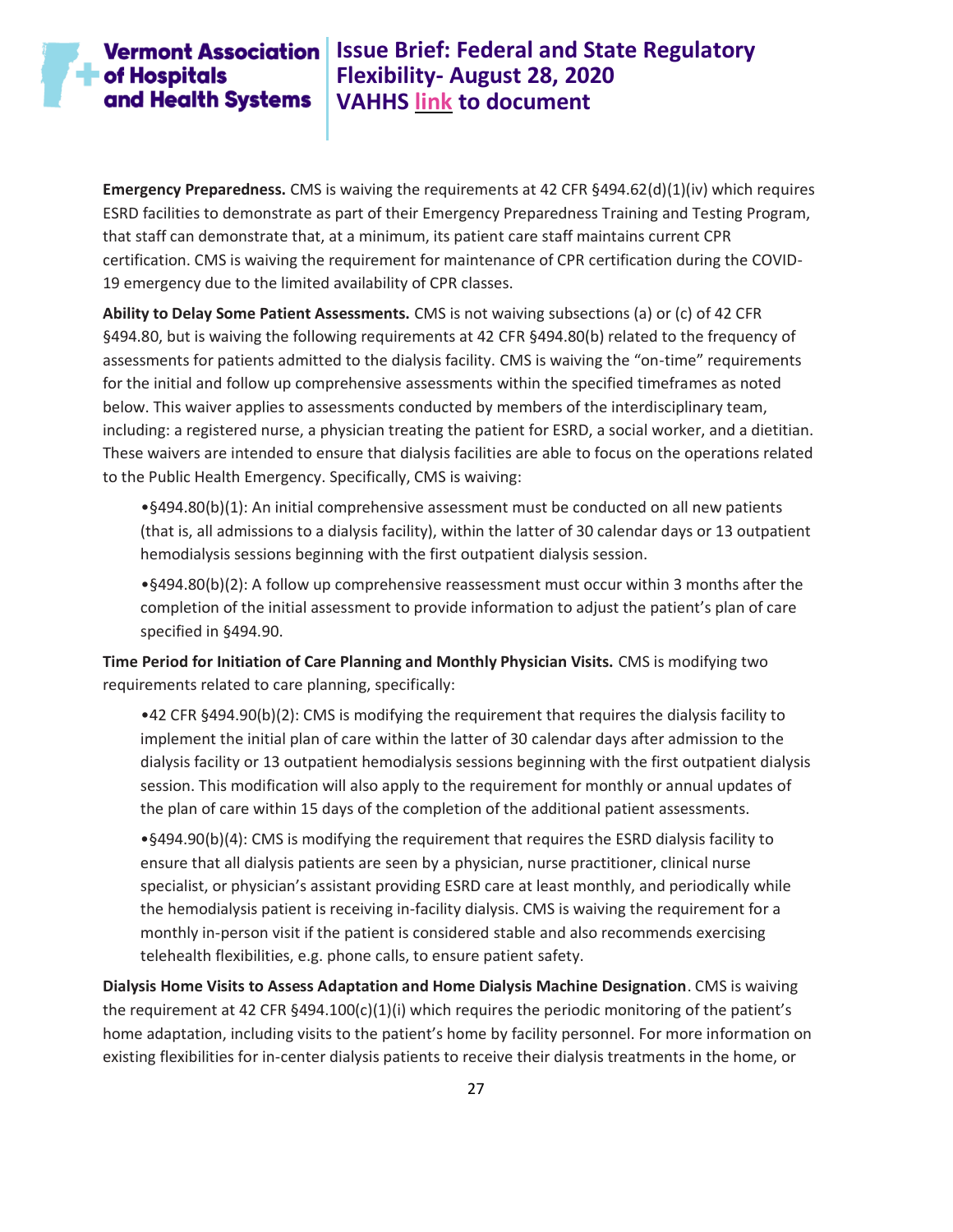

### **Vermont Association** Issue Brief: Federal and State Regulatory **Flexibility- August 28, 2020 VAHHS [link](https://vahhs.org/coronavirus-resources-for-health-care-providers) to document**

long-term care facility, reference QSO-20-19-ESRD.

**Home Dialysis Machine Designation – Clarification.** The ESRD Conditions for Coverage (CFCs) do not explicitly require that each home dialysis patient have their own designated home dialysis machine. The dialysis facility is required to follow FDA labeling and manufacturer's directions for use to ensure appropriate operation of the dialysis machine and ancillary equipment. Dialysis machines must be properly cleaned and disinfected to minimize the risk of infection based on the requirements at 42 CFR §494.30 Condition: Infection Control if used to treat multiple patients.

**Special Purpose Renal Dialysis Facilities (SPRDF) Designation Expanded.** CMS authorizes the establishment of SPRDFs under 42 CFR §494.120 to address access to care issues due to COVID-19 and the need to mitigate transmission among this vulnerable population. This will not include the normal determination regarding lack of access to care at §494.120(b) as this standard has been met during the period of the national emergency. Approval as a Special Purpose Renal Dialysis Facility related to COVID-19 does not require Federal survey prior to providing services.

**Dialysis Patient Care Technician (PCT) Certification.** CMS is modifying the requirement at 42 CFR §494.140(e)(4) for dialysis PCTs that requires certification under a state certification program or a national commercially available certification program within 18 months of being hired as a dialysis PCT for newly employed patient care technicians. CMS is aware of the challenges that PCTs are facing with the limited availability and closures of testing sites during the time of this crisis. CMS will allow PCTs to continue working even if they have not achieved certification within 18 months or have not met on time renewals.

**Transferability of Physician Credentialing.** CMS is modifying the requirement at 42 CFR §494.180(c)(1) which requires that all medical staff appointments and credentialing are in accordance with state law, including attending physicians, physician assistants, nurse practitioners, and clinical nurse specialists. These waivers will allow physicians that are appropriately credentialed at a certified dialysis facility to function to the fullest extent of their licensure to provide care at designated isolation locations without separate credentialing at that facility, and may be implemented so long as they are not inconsistent with a state's emergency preparedness or pandemic plan.

**Expanding availability of ESRD to Nursing Home Residents.** CMS is waiving the following requirements related to Nursing Home residents:

•Furnishing dialysis services on the main premises: ESRD requirements at 42 CFR §494.180(d) require dialysis facilities to provide services directly on its main premises or on other premises that are contiguous with the main premises. CMS is waiving this requirement to allow dialysis facilities to provide service to its patients in the nursing home or skilled nursing facility. CMS continues to require that services provided to these nursing home residents are under the direction of the same governing body and professional staff as the resident's usual Medicarecertified dialysis facility. Further, in order to ensure that care is safe, effective and is provided by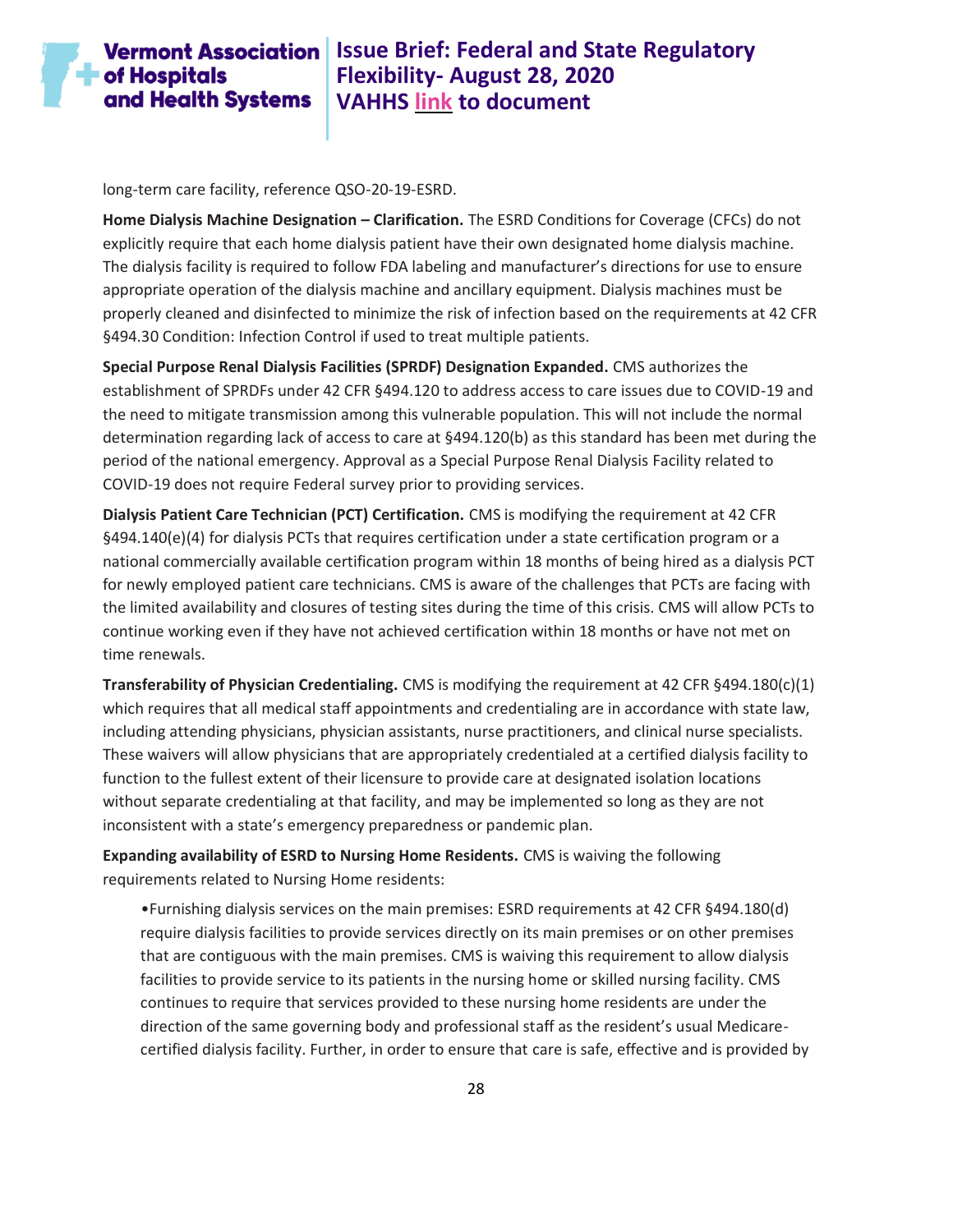### **Vermont Association**  $\blacksquare$  of Hospitals and Health Systems

# **Issue Brief: Federal and State Regulatory Flexibility- August 28, 2020 VAHHS [link](https://vahhs.org/coronavirus-resources-for-health-care-providers) to document**

trained and qualified personnel, CMS requires that the dialysis facility staff: furnish all dialysis care and services, provide all equipment and supplies necessary, maintain equipment and supplies in the nursing home, and complete all equipment maintenance, cleaning and disinfection using appropriate infection control procedures and manufacturer's instructions for use.

•Clarification for billing procedures. Typically, ESRD beneficiaries are transported from a SNF/NF to an ESRD facility to receive renal dialysis services. In an effort to keep patients in their SNF/NF and decrease their risk of being exposed to COVID-19, ESRD facilities may temporarily furnish renal dialysis services to ESRD beneficiaries in the SNF/NF instead of the offsite ESRD facility. The in-center dialysis center should bill Medicare using Condition Code 71 (Full care unit. Billing for a patient who received staff-assisted dialysis services in a hospital or renal dialysis facility). The incenter dialysis center should also apply condition code DR to claims if all the treatments billed on the claim meet this condition or modifier CR on the line level to identify individual treatments meeting this condition. The ESRD provider would need to have their trained personnel administer the treatment in the SNF/ NF. In addition, the provider must follow the CFCs. In particular, under the CFCs is the requirement that to use a dialysis machine, the FDA-approved labeling must be adhered to § 494.100 and it must be maintained and operated in accordance with the manufacturer's recommendations (§ 494.60) and follow infection control requirements at § 494.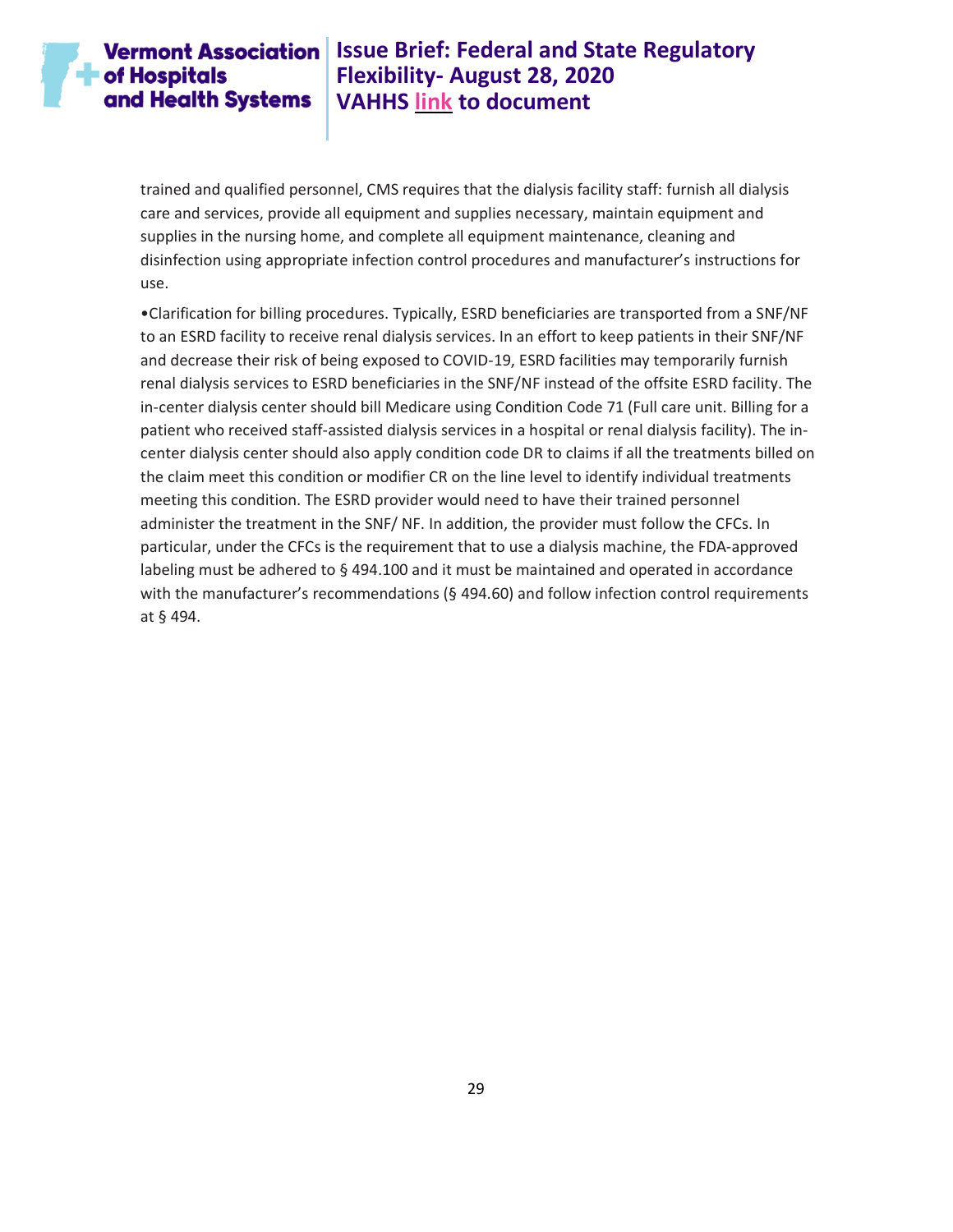

### <span id="page-29-0"></span>**State Regulatory Flexibility**

<span id="page-29-1"></span>**RESOURCES FOR PROVIDERS:** For state resources for providers, go [here.](https://www.healthvermont.gov/response/infectious-disease/novel-coronavirus-covid-19-health-care-professionals)

<span id="page-29-2"></span>**RESUMING NON-URGENT CARE:** A[n executive order on 5/4/2020](https://governor.vermont.gov/sites/scott/files/documents/AMENDMENT%20TO%20ADDENDUM%203%20TO%20EXECUTIVE%20ORDER%2001-20.pdf) allows for non-urgent out-patient care and procedures can resume if facilities take environmental precautions, have a reliable supply of PPE, and perform patient and staff screening and testing. For the administration's guidelines, go [here.](https://www.healthvermont.gov/sites/default/files/documents/pdf/Phase-One-Openings-Outpatient-Procedures.pdf)

<span id="page-29-3"></span>**LIABILITY/MALPRACTICE:** Governor's latest [executive order](https://governor.vermont.gov/sites/scott/files/documents/ADDENDUM%209%20TO%20EXECUTIVE%20ORDER%2001-20.pdf#page=4&zoom=auto,-73,437) limits liability for health care providers and health care facilities who are providing COVID-19-related care except in cases of gross negligence or willful misconduct. This includes cancelling or denying non-essential care and reduced record-keeping. The Governor's office assured VAHHS that this language should take care of any barriers that malpractice insurers are posing.

<span id="page-29-4"></span>**MEDICAID:** For all information, go [here.](https://dvha.vermont.gov/covid-19) Provider-related waivers are included, above. For a full list, go [here.](https://www.medicaid.gov/state-resource-center/disaster-response-toolkit/federal-disaster-resources/entry/54091)

#### <span id="page-29-5"></span>**PROVIDER LICENSING:**

- For a chart outlining COVID-19 licensure flexibilities, go [here.](https://vahhs.org/client_media/files/Coronavirus/VT%20Licensure%20COVID%2019%203%2024%2020%20v3.pdf)
- [Board of Medical Practice](https://www.healthvermont.gov/health-professionals-systems/board-medical-practice/COVID19)
- [Office of Professional Regulation](https://sos.vermont.gov/opr/about-opr/covid-19-response/)

<span id="page-29-6"></span>**TELEHEALTH INFORMATION**: g[o her](https://www.vpqhc.org/statewide-telehealth-work-group) e for comprehensive information on the latest policies and practical advice for telehealth expansion.

<span id="page-29-7"></span>**HOSPITAL LICENSING EMERGENCY RULES, VDH 3/27**: G[o here.](https://www.healthvermont.gov/sites/default/files/documents/pdf/Hospital%20Licensing%20Rule%20-%20E-filing%20Clean%20Text%20.pdf) VDH will apply federal flexibilities at the state level.

<span id="page-29-8"></span>**SUSPENSION OF INSURER CREDENTIALING VERIFICATION PRACTICE, DFR 3/20**: G[o here.](https://dfr.vermont.gov/reg-bul-ord/suspension-credentialing-verification-practices) The purpose of this emergency rule is to relax provider credentialing requirements in order to facilitate the reimbursement through commercial insurance during the State of Emergency for health care services provided by physicians or other health care professionals who hold an equivalent license in another State.

<span id="page-29-9"></span>**PRESCRIPTION DRUG REFILLS**: Insurers must cover at least 30 days supply. More information [here.](https://dfr.vermont.gov/reg-bul-ord/covid-19-prescription-drug-refills)

#### <span id="page-29-10"></span>**SUMMARY OF ACT 91 AND ACT 140**

For Act 91, go [here.](https://legislature.vermont.gov/Documents/2020/Docs/ACTS/ACT140/ACT140%20As%20Enacted.pdf) For the official summary, go here. For Act 140, go here.

#### <span id="page-29-11"></span>**Financial Assistance**

- Modify or postpone hospital provider tax –
- Medicaid testified to the mechanisms they already have to financially support the health care system
	- o Suspend provider tax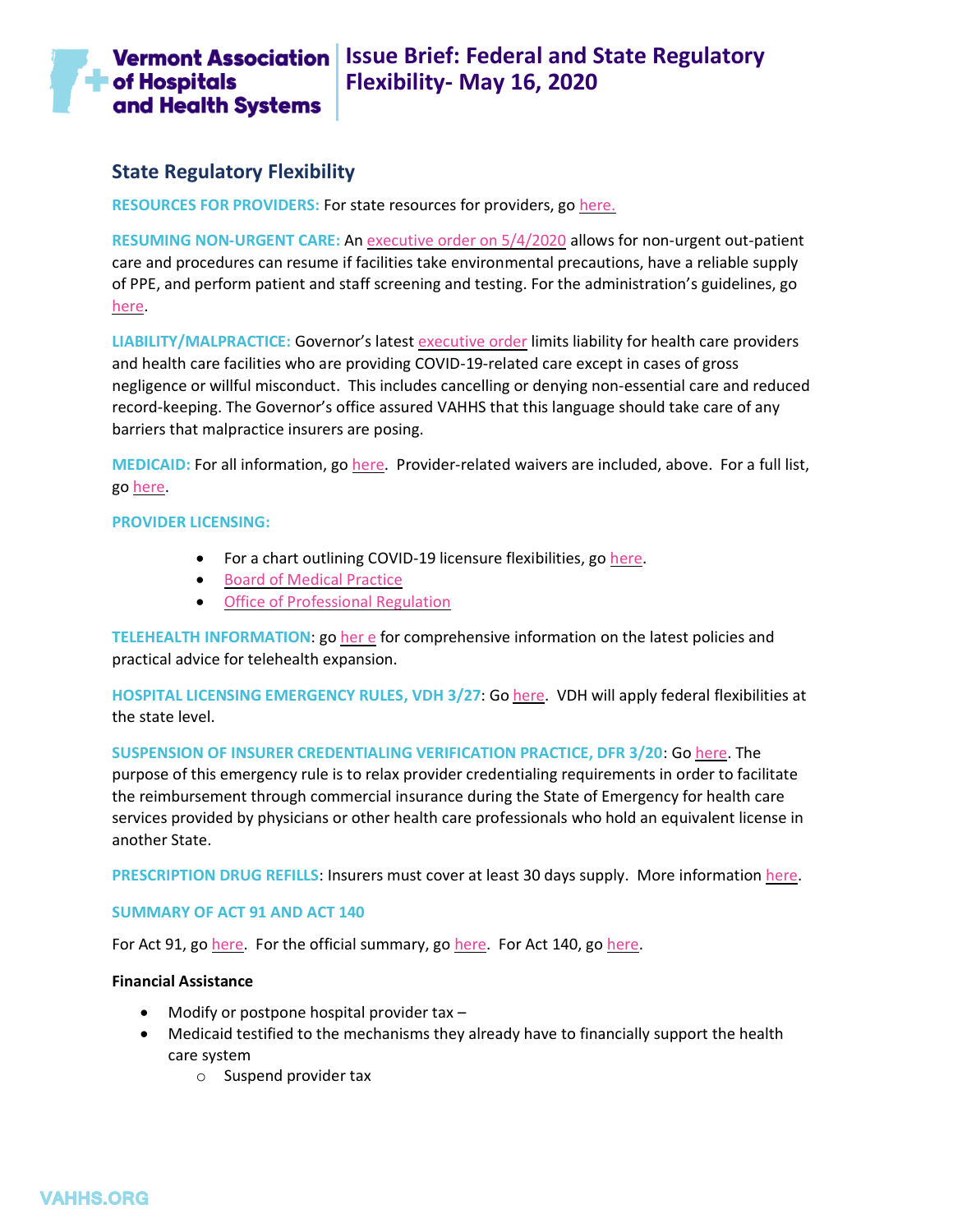

# **Vermont Association** | Issue Brief: Federal and State Regulatory **Flexibility- May 16, 2020**

- $\circ$  Exploring payment to health care providers in absence of claims or utilization due to COVID-19
- $\circ$  Potential advantageous change in payment methodology to FQHCs and Rural Health Clinics, if necessary
- Medicaid-funded facilities providing 24-hour per day services, such as long-term care facilities may be reimbursed by AHS for bed-hold days.

#### <span id="page-30-0"></span>**Regulatory Flexibility**

- Variance in state regulatory standards through March 31, 2021, including:
	- o Hospital licensing
	- o Hospital reporting
	- o Nursing home licensing and operations
	- o Home health licensing and operations
	- o Child care licensing regulations
	- o Public assistance program regulations
	- o Other rules and standards under AHS
- Green Mountain Care Board has the authority to waive statutes or rules pertaining to
	- o Hospital budget review
	- o Certificate of Need
	- o Health insurance rate review
	- o ACO certification and budget review
- To the extent permitted under federal law, documentation or reporting requirements for involuntary treatment is waived for voluntary and involuntary patients
- Quarantine is not considered involuntary seclusion or restraint if the patient has been exposed to COVID-19

#### <span id="page-30-1"></span>**Workforce Flexibility**

- Relaxed provider credentialing for Medicaid and commercial insurance until last of Vermont state of emergency, federal public health emergency, or declared national emergency
- Until March 31, 2021, Automatic licensure of providers licensed in other jurisdictions in good standing as well as providers who have retired in the last 3 years as long as practice is through telehealth or they are working at a health care facility. Those who are part of a facility must submit name, contact information, and location to BOM or OPR. Temporary licenses for those who are not with a facility.
- Waiver of supervision requirement for PAs now in effect. Practice agreement required. BOM may also waive supervision and scope of practice requirements for PAs, including documentation of relationship between a PA and physician through March 31, 2021.
- Waiver of transition to practice requirements for APRNs
- Until March 31, 2021, temporary licenses to those licensed who have retired 4-10 years ago in good standing and a graduate of a program who is unable to obtain a license because exams are not reasonably available
- All fees waived

#### <span id="page-30-2"></span>**Prescription Drugs**